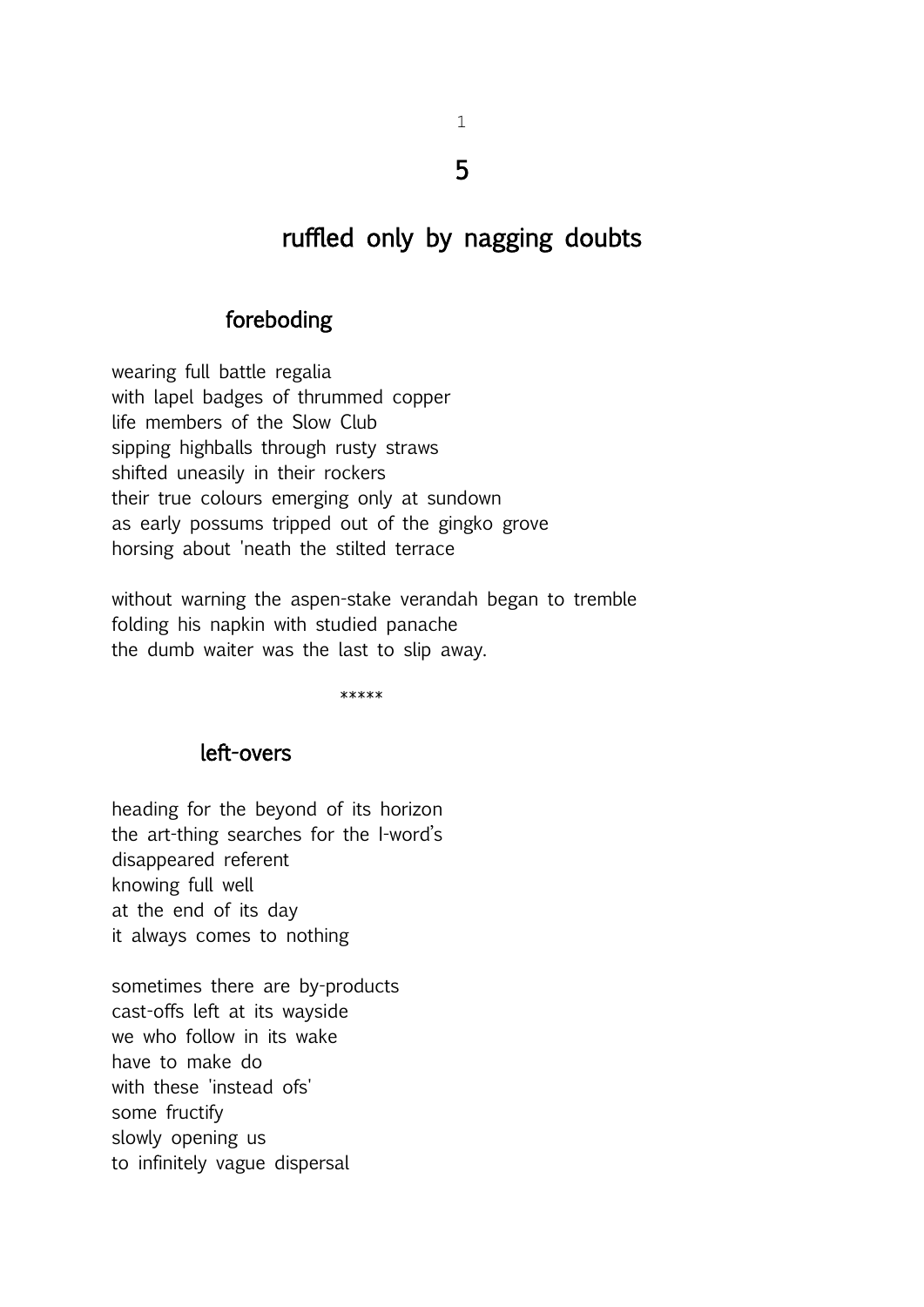scattering us across continents leaving us worlds apart

driven on by the hidden storm we are left with faintly glowing remnants last chance way markers on our unmarked path offering us some bearings they will not be understood

\*\*\*\*\*

## as such

the as such such as it is has one need only to be paid its due attention at whatever cost such is life as ever was but never is

\*\*\*\*\*

#### slit

down all these years we thought we were narrowing it down to nothing but itself when all that time it was giving notice that it only required widening up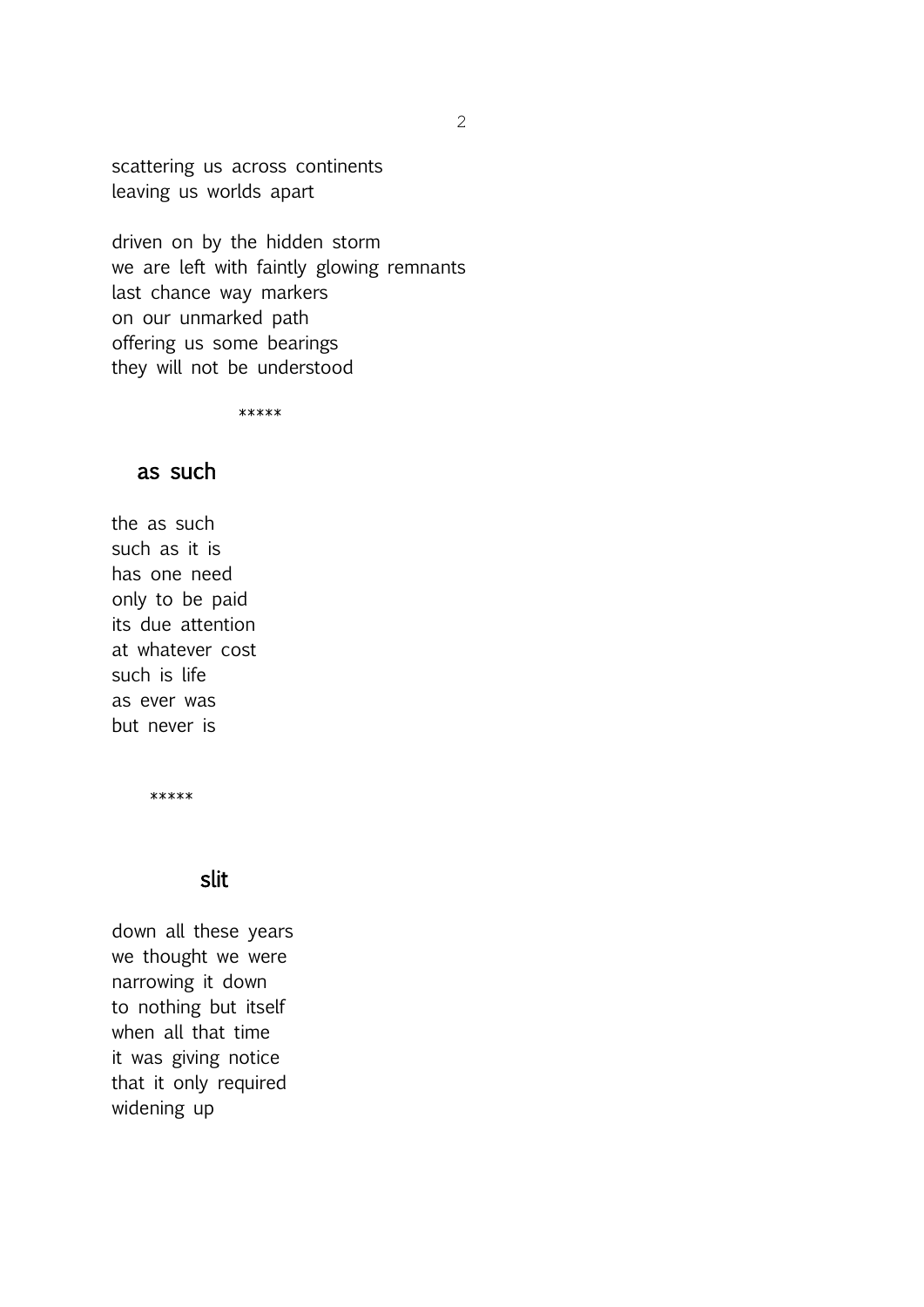we must take note before sinking without trace through the slit

\*\*\*\*\*

# no job

given time (it was no present) we may be brought round to seeing this all we've got must be given back returned to sender without remainder and that right soon

it's not a job for the single-minded

\*\*\*\*\*

# all the difference in the world

for a time I wondered about the difference between brawn and brains brawn seeming steadfast while brains were an absence brawn being available over the counter jelly-set for low teas brains were a delicacy reserved for festivals and off-days

mostly it was brawn though still is they say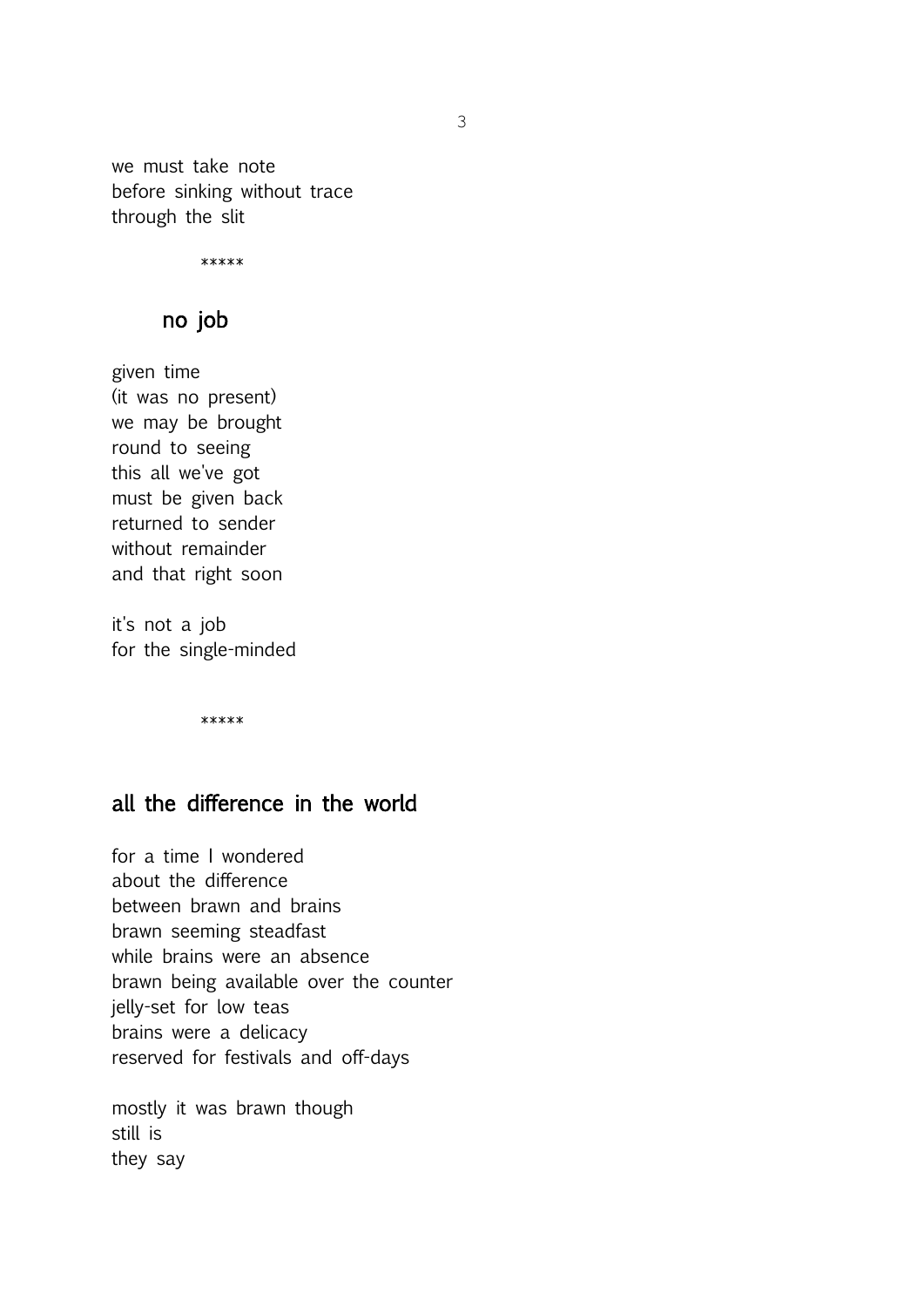you can rely on it feelings don't come into it

\*\*\*\*\*

# to this

the thing is what if this thing is more of a what if than a thing that thises

\*\*\*\*\*

# to be going on with

as far as I'm aware is as much as I can manage

it's less than I'd like but more than I deserve

I'll keep up with it for as long as possible

\*\*\*\*\*

# deceptive appearances

appearing to appear before us infinity demands that we disappear making sure our disappearance coincides with its own appearance being all around us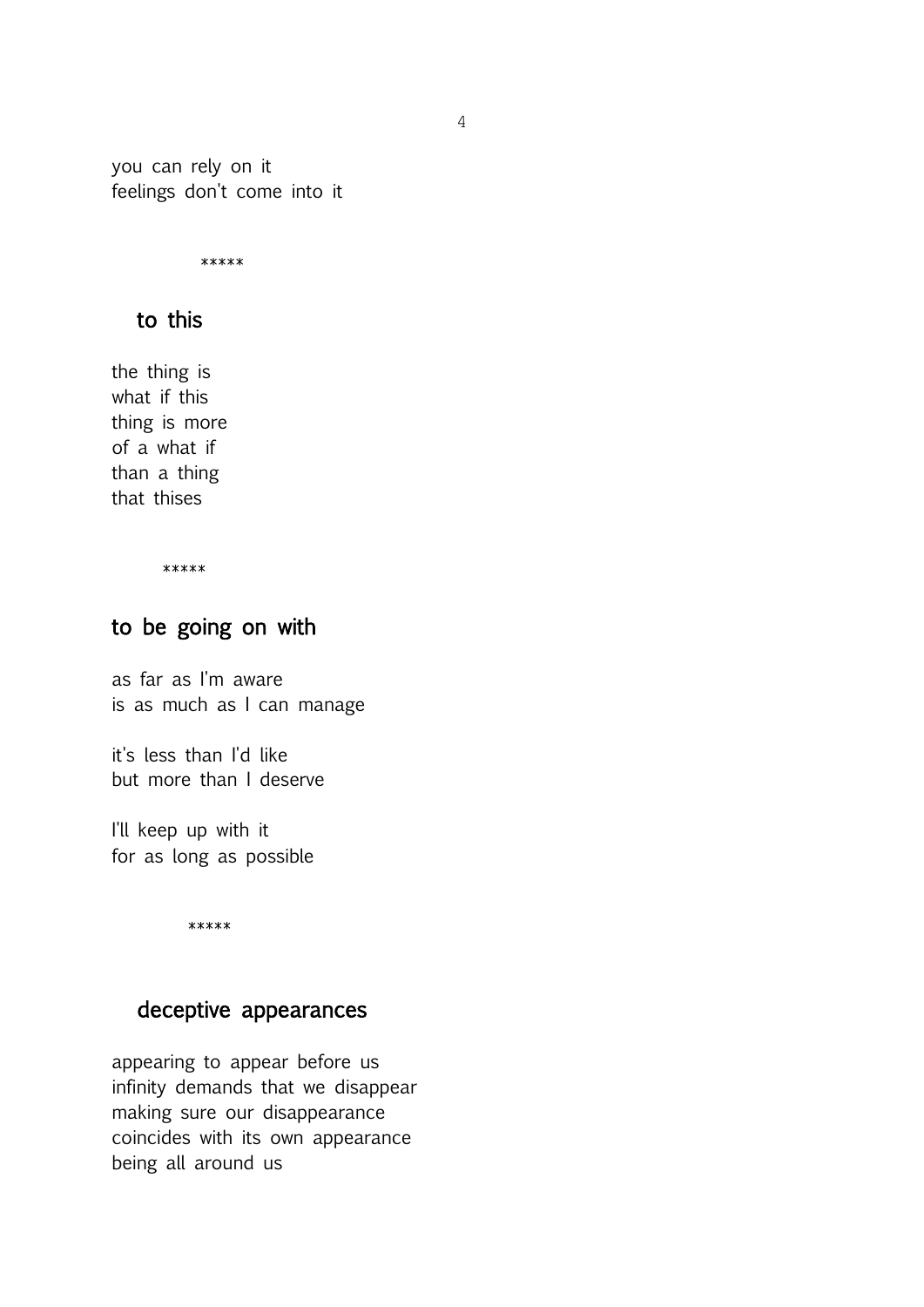we never get away from it even though it's not there

much like ourselves

\*\*\*\*\*

#### case to answer

if what is there for all to see is already torn to shreds for no reason what will become of what's left? Is there a case to answer? After all there's no overall viewing spot except from the edge of this mottled stone.

\*\*\*\*\*

# way out

by all means live out there in the back of beyond if that's your heart's desire but you'll find it's still too near to here for your taste

of course I can't stomach it myself

\*\*\*\*\*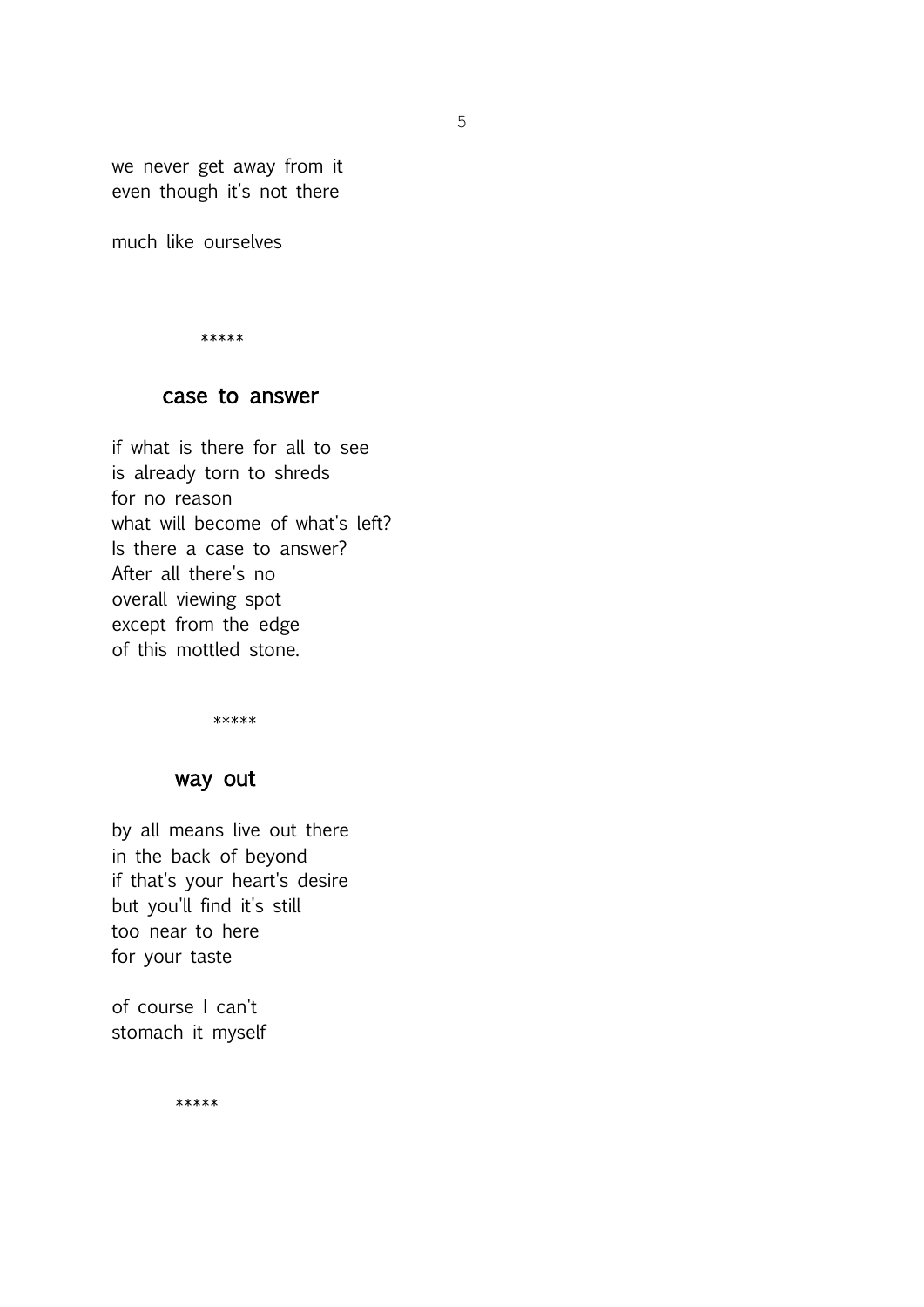## contracting

the deal's subject to contract but meanwhile keeps on contracting by the time the law's finished wrapping it up the parties will be over there'll be no completion date

\*\*\*\*\*

#### ins and outs

there'll come a time when or so we like to think but nothing can convince me that time itself comes separately as some thing recognisably alone more likely it's our liking to think that just goes past without return without ever quite putting a time on one side to see ourselves in passing itself before the final sun sets

we have no capital but let's see what we can get out of it if we can find the in of it

\*\*\*\*\*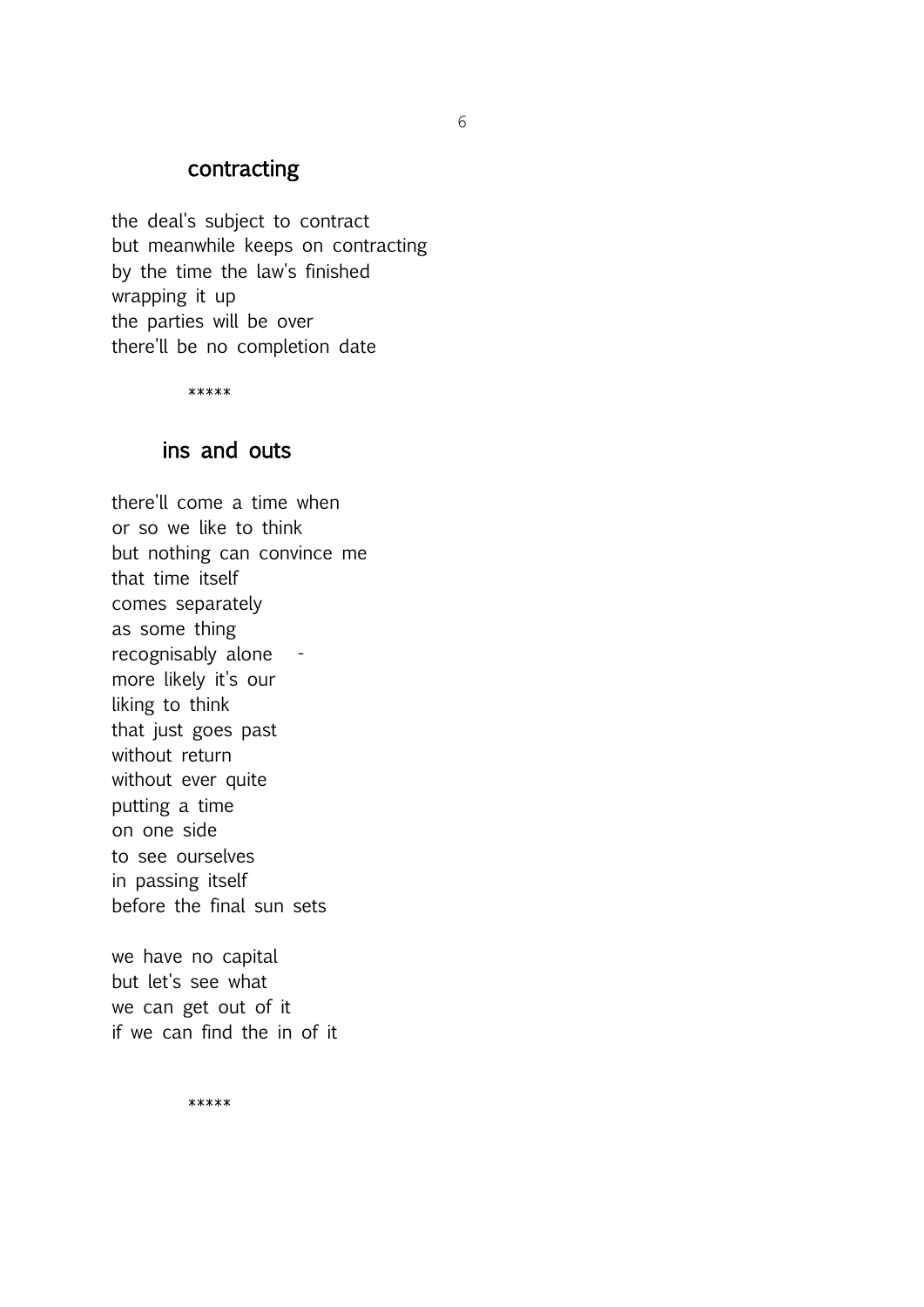# hell to pay

count me out by all means I'm no longer in the reckoning for good measure which knows a thing or two about generous portions and off-shore funding

there'll be hell to pay if I fail to turn up for the countdown

before I could withdraw I'd drawn the short straw they're demanding compensation.

\*\*\*\*\*

## speck

you've got a point there, a speck of immensity far below, way beneath your dignity – supporting unseeable

without a wordless wrenching return a floating plunge - off and down drawing every last resource casting you delirious onto time's bank

it cannot ever be released given back to itself on your behalf

to give it a chance you must forever look the other way when - at last - coming into light's heat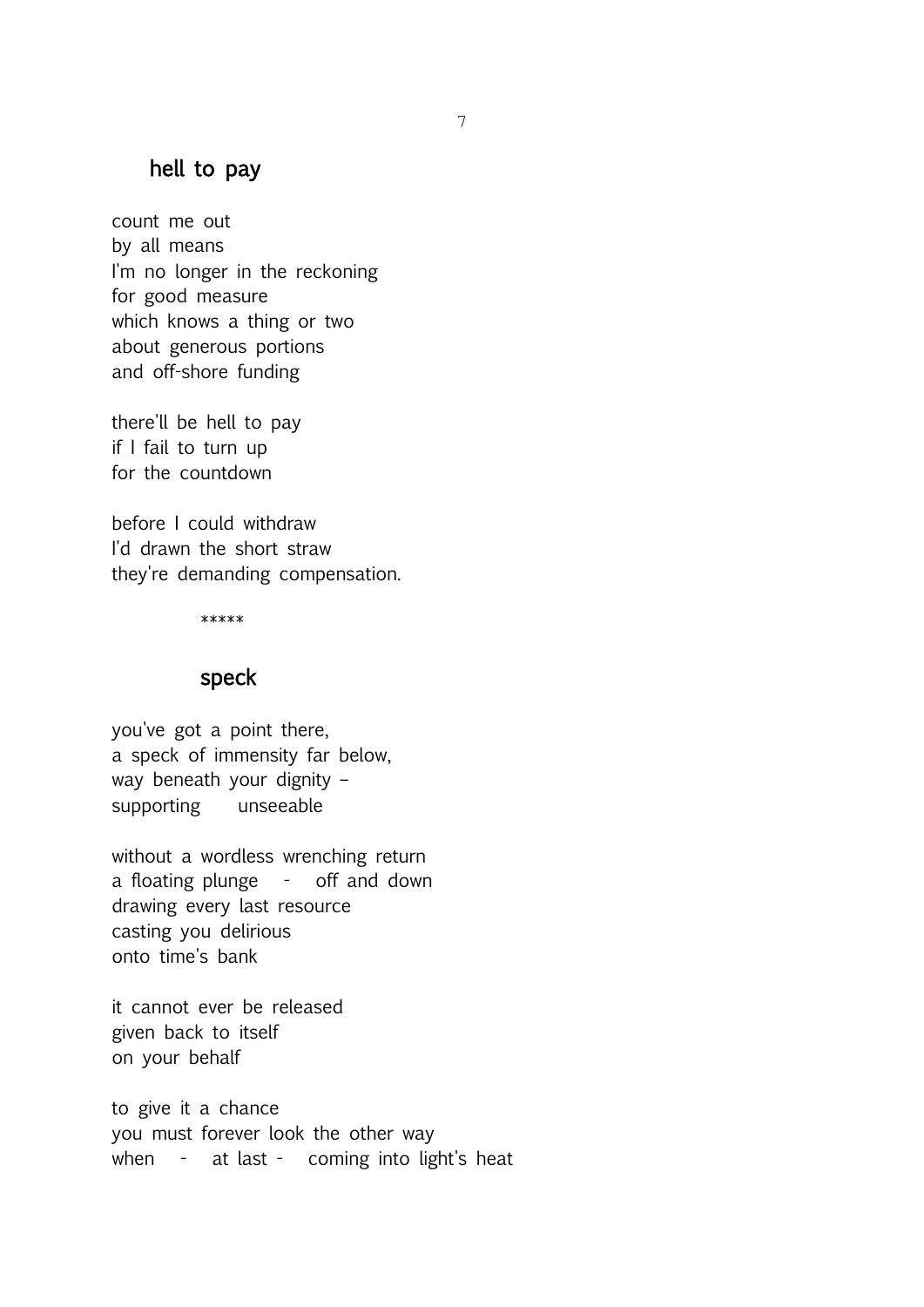throwing a shadow's hint on the surface it evaporates you'll be somewhere else keeping a new appointment without realising it

\*\*\*\*\*

# self-multiplier

putting everything into the singular seems to be the goal even though plurality is all we've got going for us how come we're leaving it so late to spread the word when all it takes to talk up and open out our unquenchable multiplicity is a minute deviation from the one track

book-burning is no answer but let's begin by incinerating all cloning manuals all systemic overviews

after that we'll be able to take what's coming to us however different it turns out to be

\*\*\*\*\*

# this very day

these days seems like a good way to gather a now-here between them-there and us but I'm never sure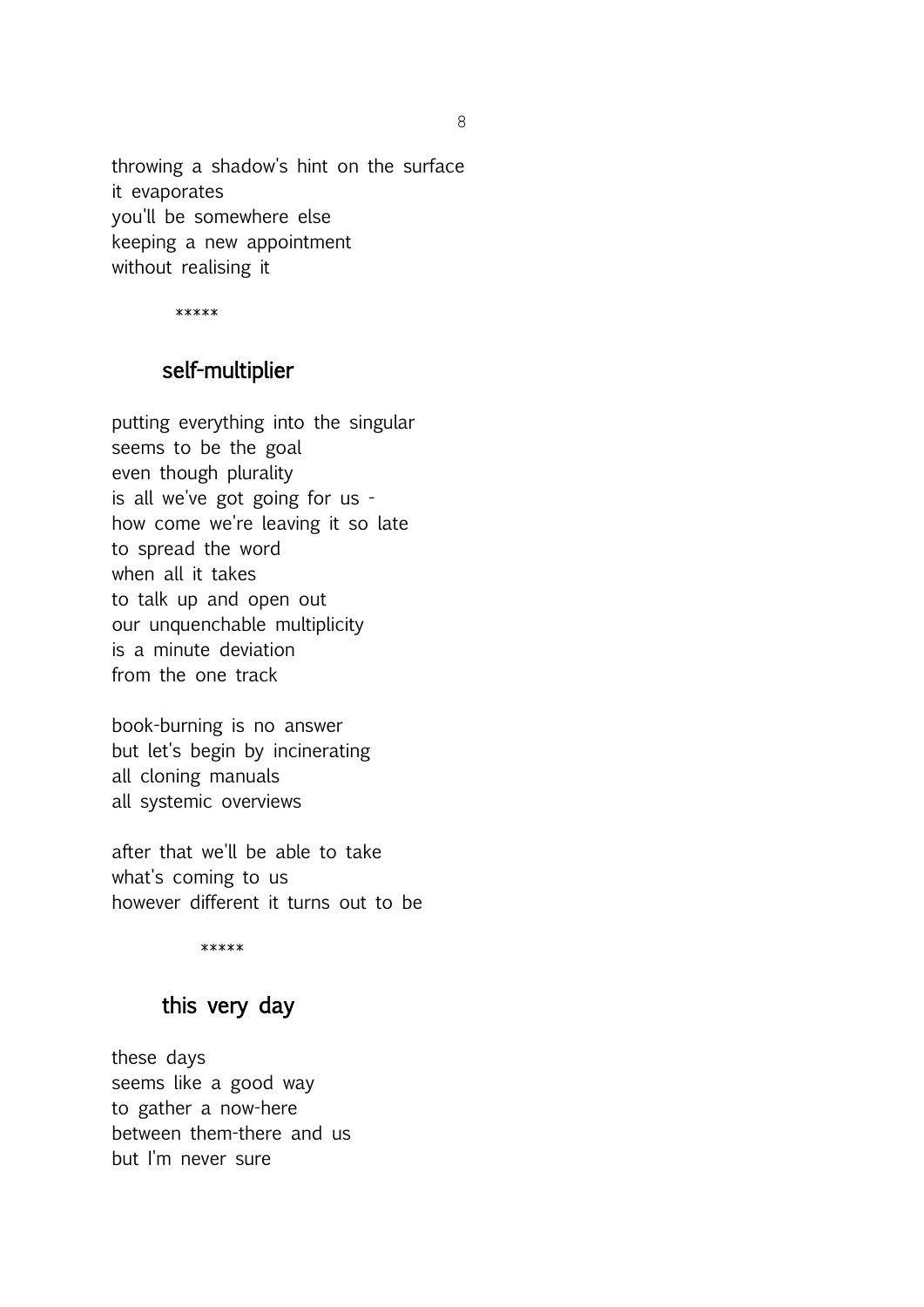how and where it opens the space unrolls the line between these and those

haven't these days been forever infiltrated intimately saturated by all those other days making every today a swollen perfect time-sponge

after all (and there's the rub twixt the after and the all) this very all is just one giant yesterday always with us but beyond our ken and yet as if it were yesterday I remember all that's still before us.

\*\*\*\*\*

#### scabbed mapless

we're none the wiser for all that and it's left us in the thick of things bemoaning the fact that slipping into the gaps between elementary particles where the final honey binds them into a ludic cake no longer seems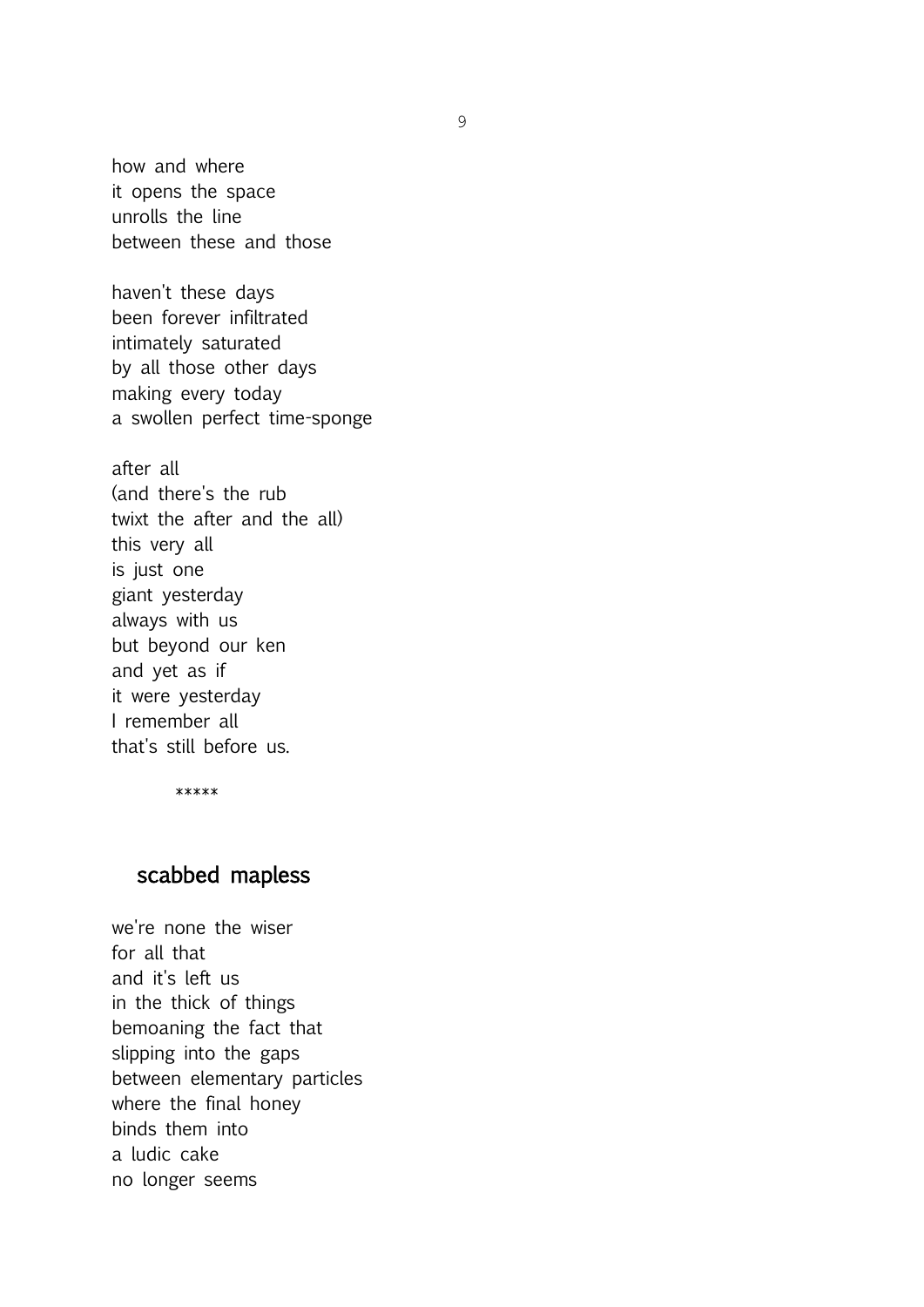so alluring now we've found the formula for the taste of small pleasures the liking to think it's leading us past our neighbours out of our street to an eventual mapless elsewhere scrub as we may our surface remains scarred by the scabs of sad mistakes

#### \*\*\*\*\*

### roundabout

take it from me it's my only gift: there'll be no great escape.

the sun's last laugh its little secret written on charged filaments seared into the earth some sun days since beyond every lab's reach but visible to naked poets and pregnant women, tells how it's left us just enough matter to keep going round and round right here alone for ever our very own ever having nothing to do with the pure hardness of the only other forever to which nothing can belong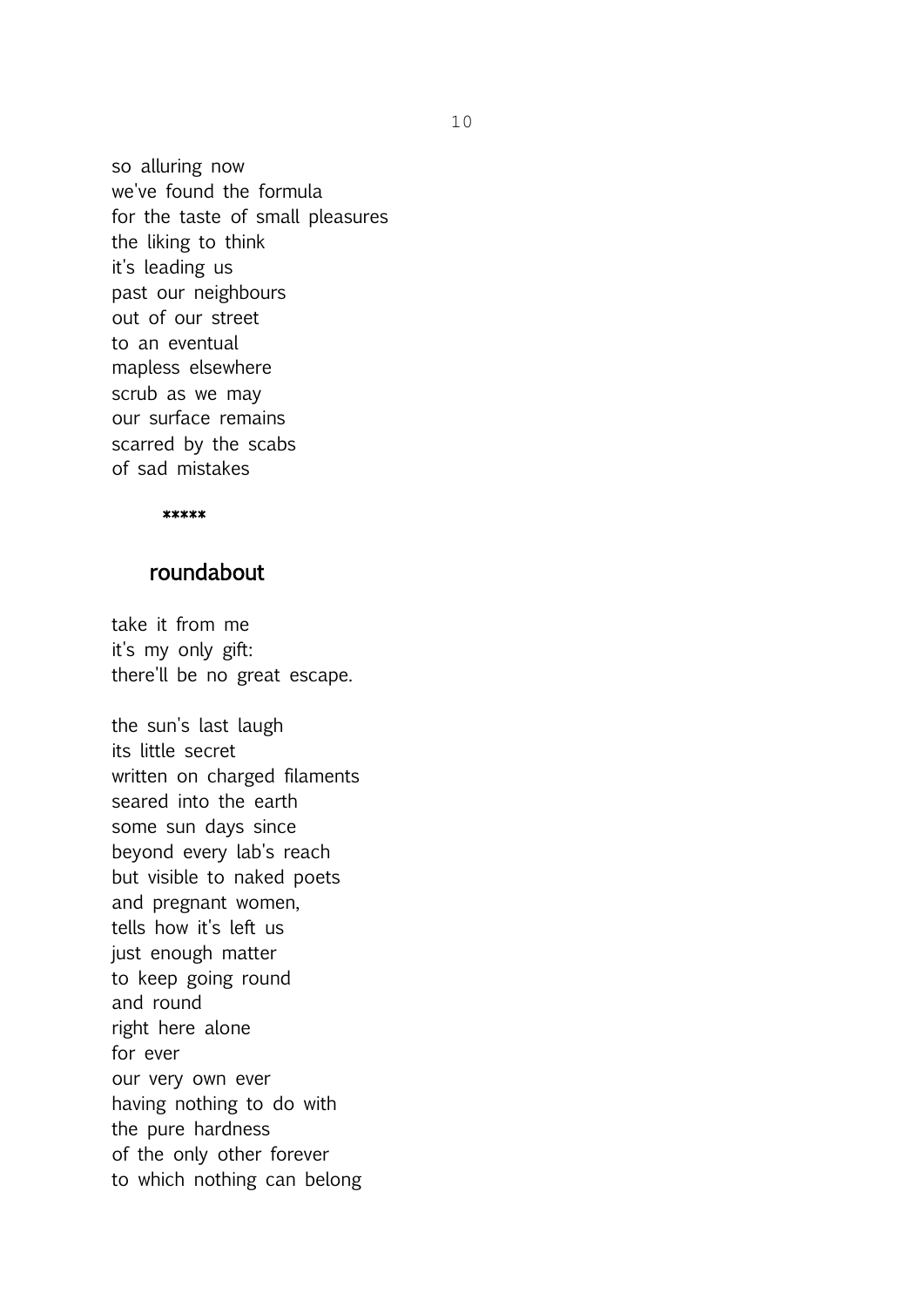never forget we're soft in the head

\*\*\*\*\*

### all ears

under orders to stop at nothing he makes a way for all obstacles falling before him just to hear them vibrate resoundingly around routine's bent walls

stumbling across the open mindfeels somewhere between now and then he'll catch faint stirrings of the winds of change he's all ears but hasn't an inkling as yet

\*\*\*\*\*

# twisty hub

if only we could learn to spend our gap year in violent contemplation of things that don't work we'd soon be on the mend always provided time didn't do the dirty on us by drifting off through oblivion's static fields leaving us stranded repair kitless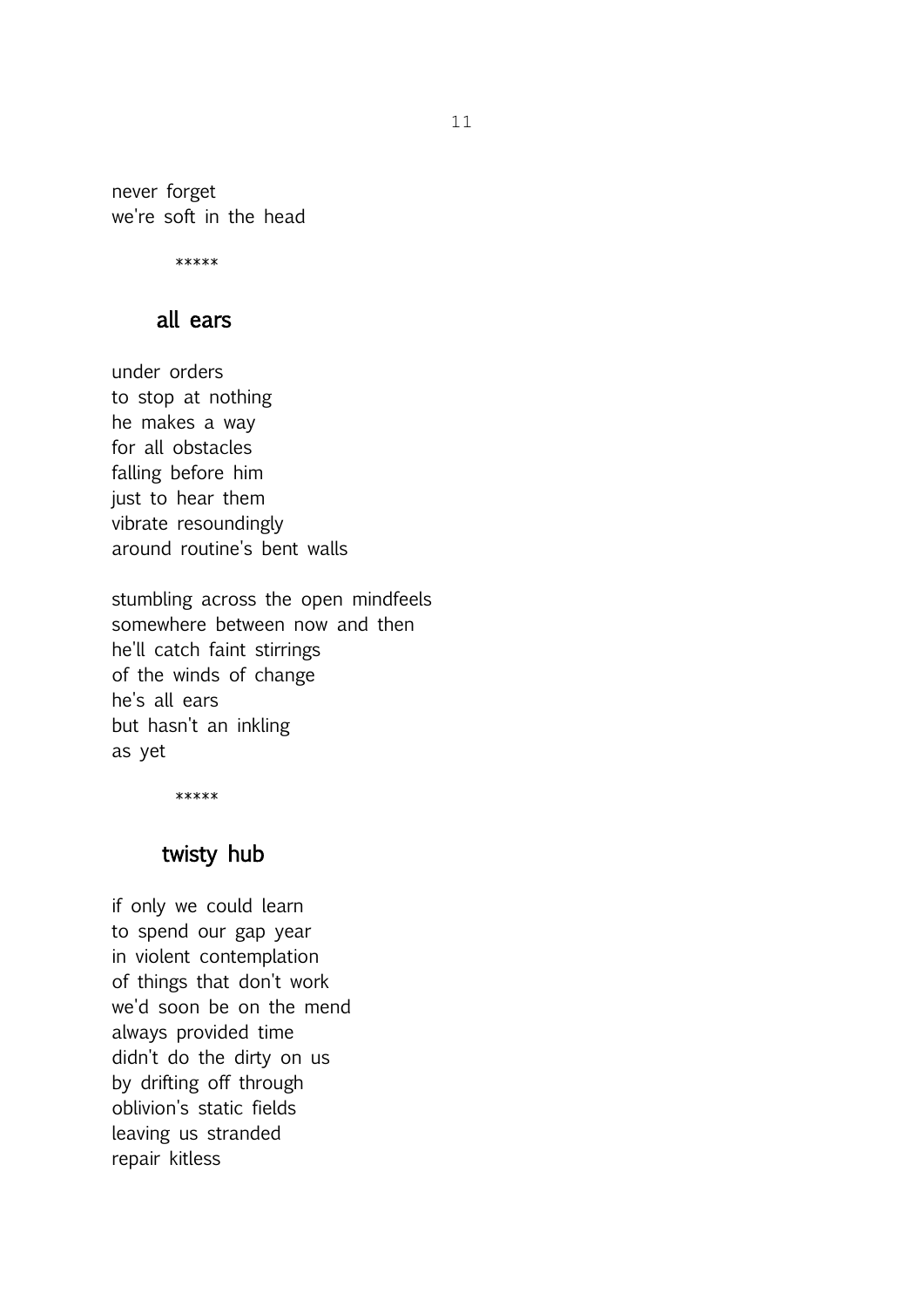beyond the city's limits

a wanderer's licence is hard to come by following climactic changes to restraints of inner trade at things' twisty hub barely a block from here

after forging your own make for the hills before the advertised deadline.

\*\*\*\*\*

#### the other side of the fence

'us 've bin penned in this durned sheddin ring since first light - longin for tut out-run

still no sign o't gaffer an' his lads wi' tut shears us 're pencilled in for eight but tut sun's already over tut 'ill

if us had bits to champ at that's what wid 'uv bin doin but it's never bin part of our kulcha abituated as we are to millin around an' tut permanent chompin

if summat dunt appen soon appen us'll ave to call it a day move tut pastures new or thurabowts

trouble is they've never quite given us tut run o't place tut rub o't green like'

dry stone walls came and went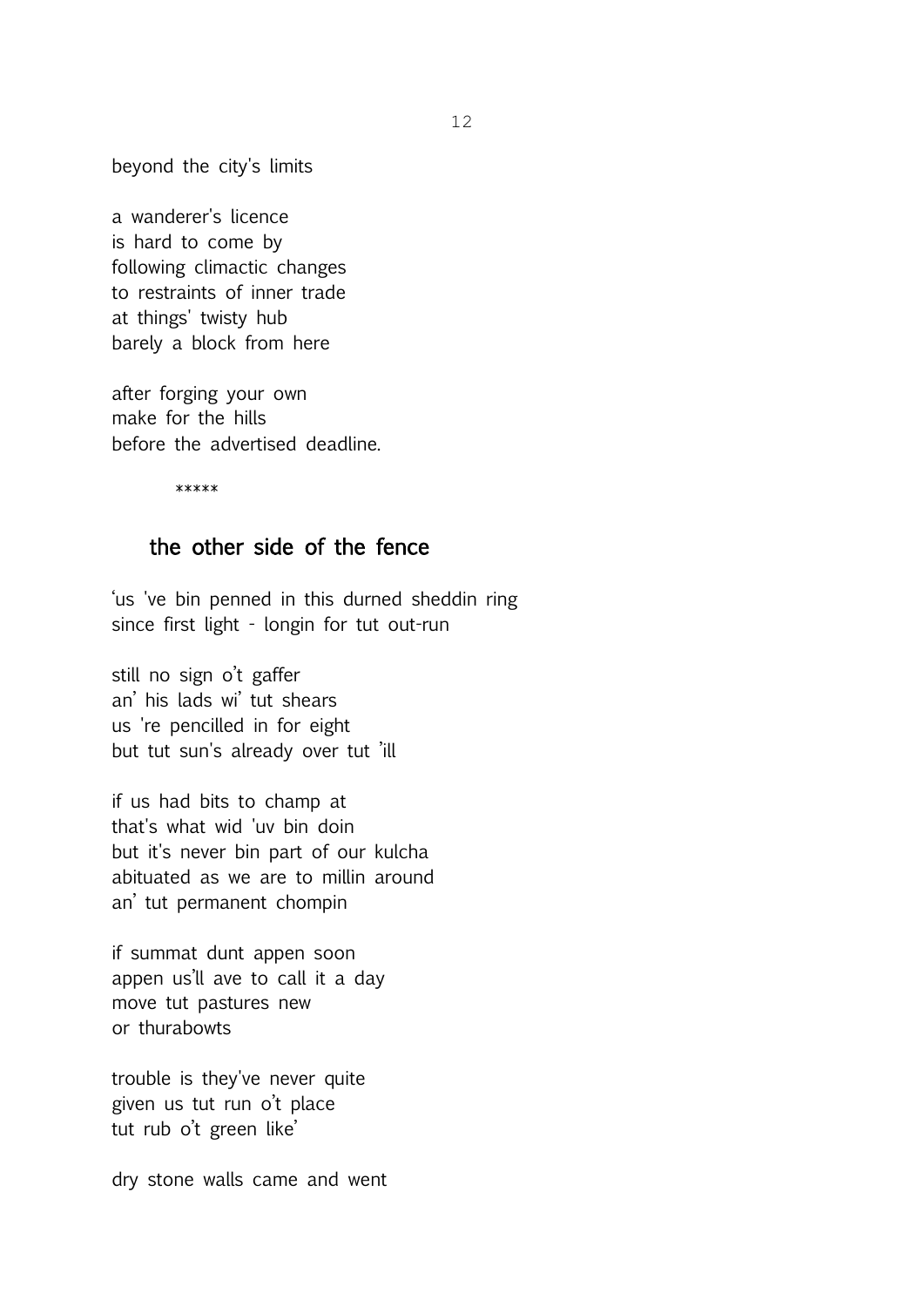no sprigs of greener grass grow on the fence's other side occupied as it is by a grey fieldful of steel pens now every act's an enclosure act subjecting these fields to endless shrinkage

were there a cliff hard by lemming it might be tempting but the coast is clear of all steepness thanks to the landfill programme and verticality's self-erosion they've disappeared the open

'ne'er mind, us've enough to be gettin on wit fer now an' tut dip notwithstandin us 're still warm an' nice in us woolly bits likely'

\*\*\*\*\*

#### stuff

you can't help liking stuff holding that swarming throng of countless differences clinging to each other courtesy only of its tautly loose enfolding

full to bursting offering without effort apparent the promise of permanent excess as in the present-stuffed parcel itchy backs of horse-hair chairs

yet standing almost next to nothing a great witholder it gives little away except sexually speaking where it tells precisely what is pulled off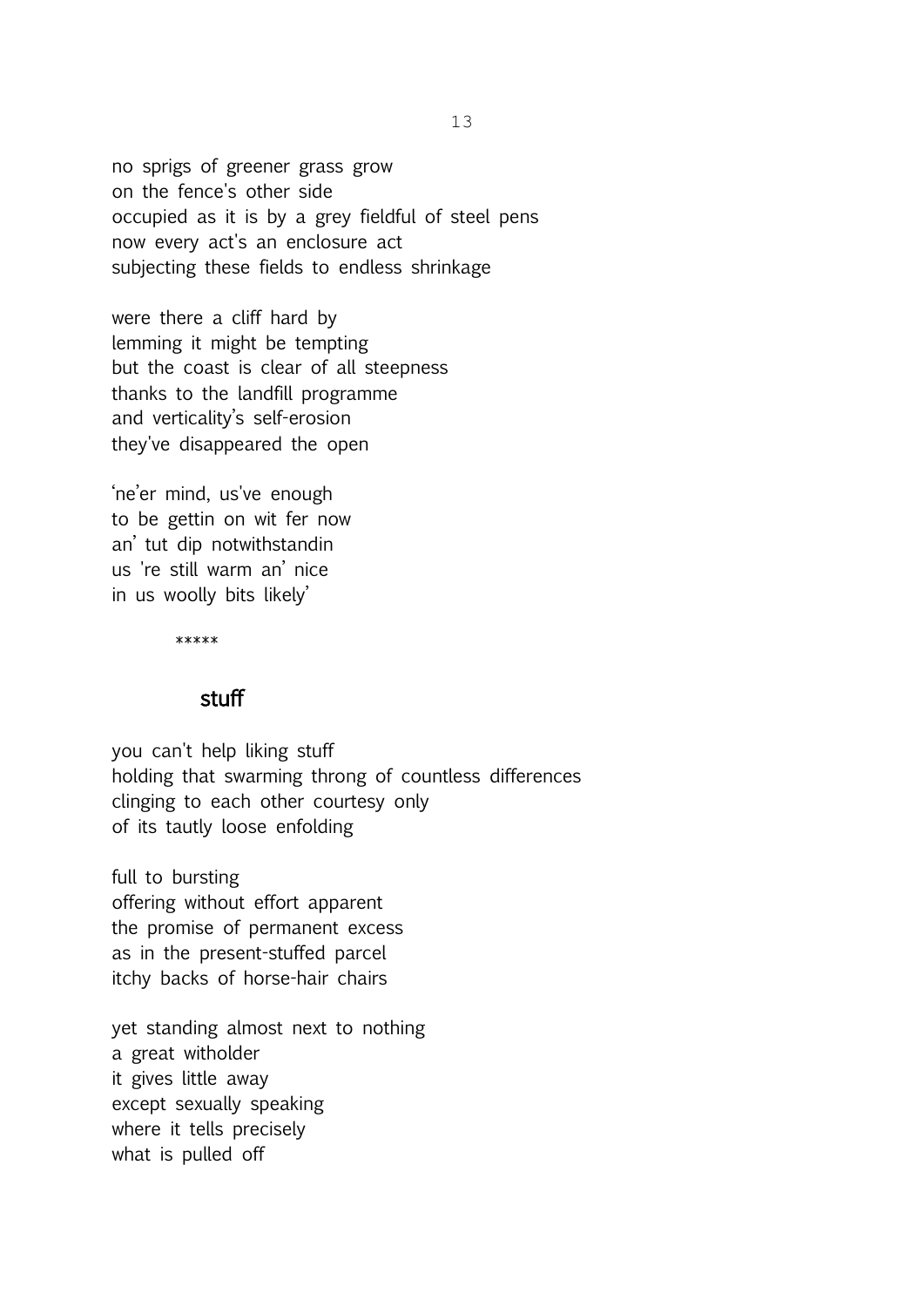after all the very thing-stuff is exactly what we've never found just like us it's all awry

\*\*\*\*\*

# out of the blue

all of a sudden you'll be bound to say it sooner or later won't be able to stop yourself out it will pop beating you to the draw performing itself before your very ears without any help from your best intentions that's the way they take place those very words and every word is a very word giving the much of things all at once in no time at all before absolute speed has even left the starting block

\*\*\*\*\*

#### any rate

at any rate goes too far too fast for our peace of mind leaving all to the energy of chance instead of giving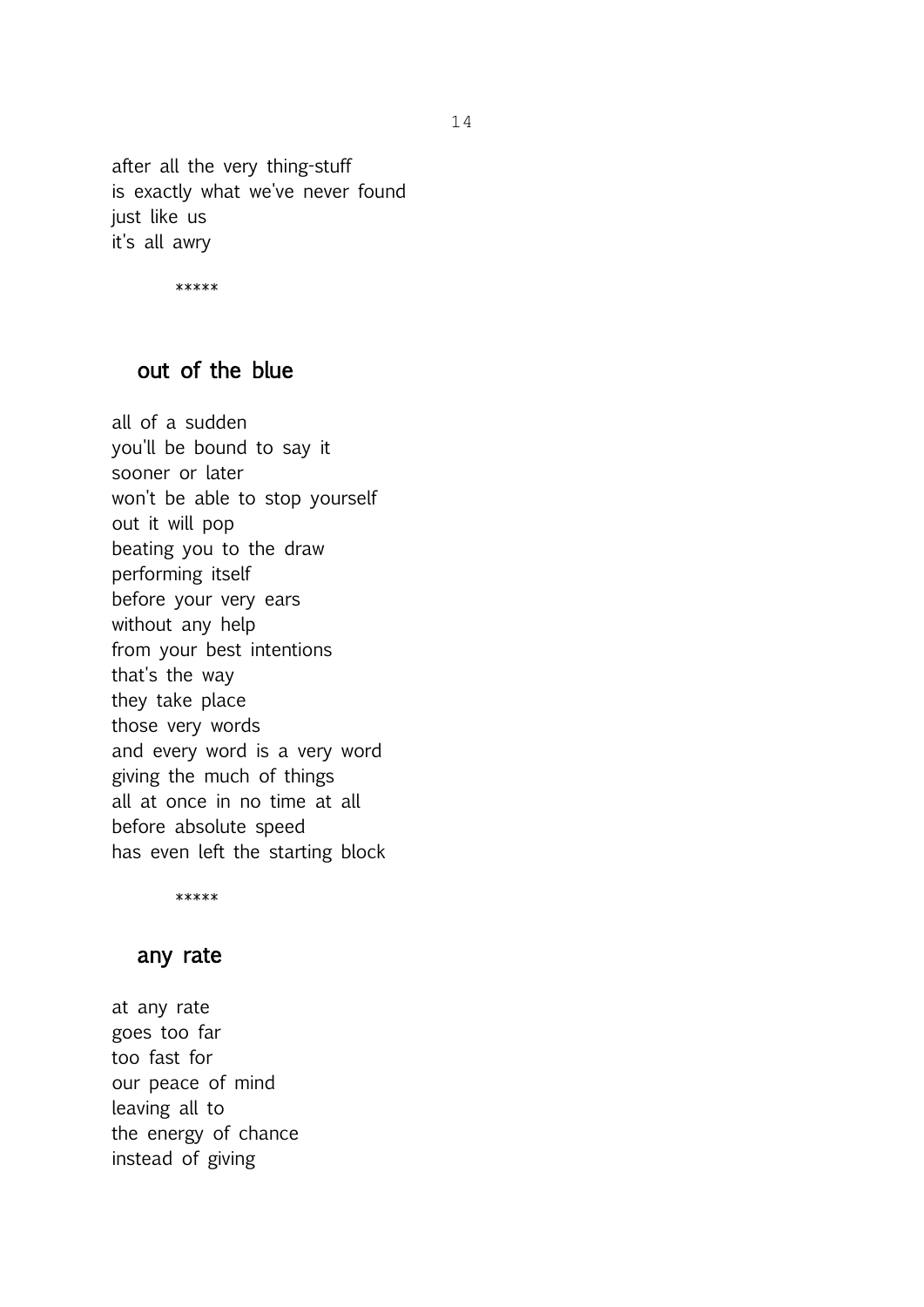way to thought's precise velocity as it gets to grips with the things at greatest risk to moving itself

\*\*\*\*\*

#### its a case of

it's a case of tries at a throw to frame what's near to hand whose doubtful edges must be pinned down and labelled according to contours passed on to us by pastologists among whom we are all proud to count ourselves as paid-up fully qualified time-served members

trouble is - everything approaching our by now bravura certainties arrives in an endless train permeated by off-beat associations fractal back-flips and gaps between carriages leaving our case-full of cases in utter disarray quite unable to cope with becoming's multiplier effect

we can only keep on trying in the hope that the time will come when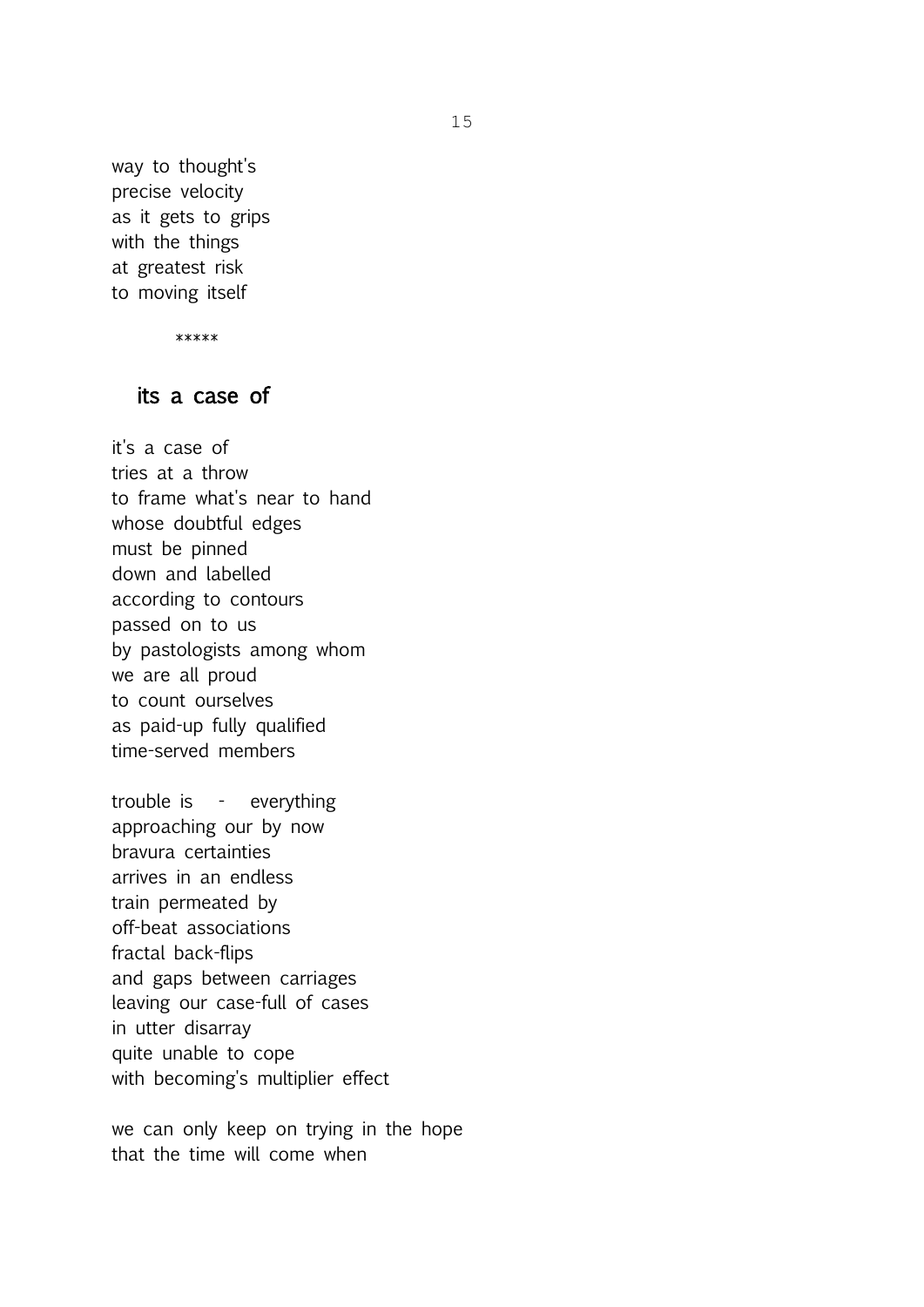\*\*\*\*\*

# early on

a star is still born at the time it fails to light the night sky

\*\*\*\*\*

## at first

at first is supposed to mark the spot where starting begins to take the place of what went on before this new thing got into its stride just as well we're never quite able to fix the gap 'twixt an at that names a where and first which says when it all kicked off and away otherwise we'd end up losing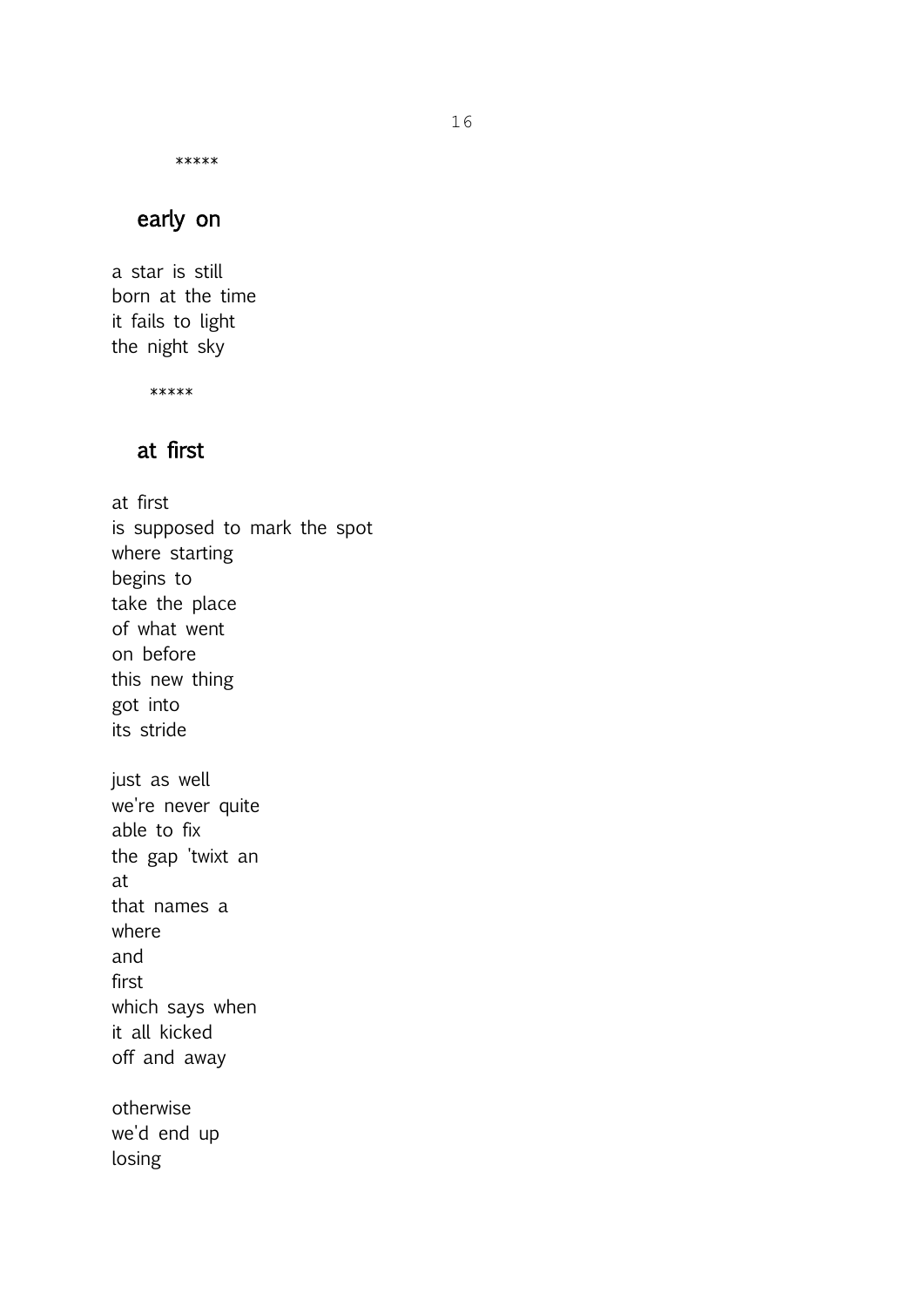sight of the way how gives us the only at first we'll ever have but absolutely surreptitiously now I come to think of it at last

\*\*\*\*\*

# only just in time

If only we knew before the event how to have the time of our lives. With tool-making become our final fine art you'd think we could make it happen with a flicked switch, at a dropped hat through avid machines geared entirely to placing things so precisely at our beck and call that all gaps between this pulse, that stone and those wandering minstrels would be abolished forever

Though as things stand over here just now, hypno'd by our modelled reflections in the flash surfaces of those instruments for the very fast, the most we can manage is a fumbled reaching out hoping to catch our jolting image already disappearing in thin air before our very eyes can realise.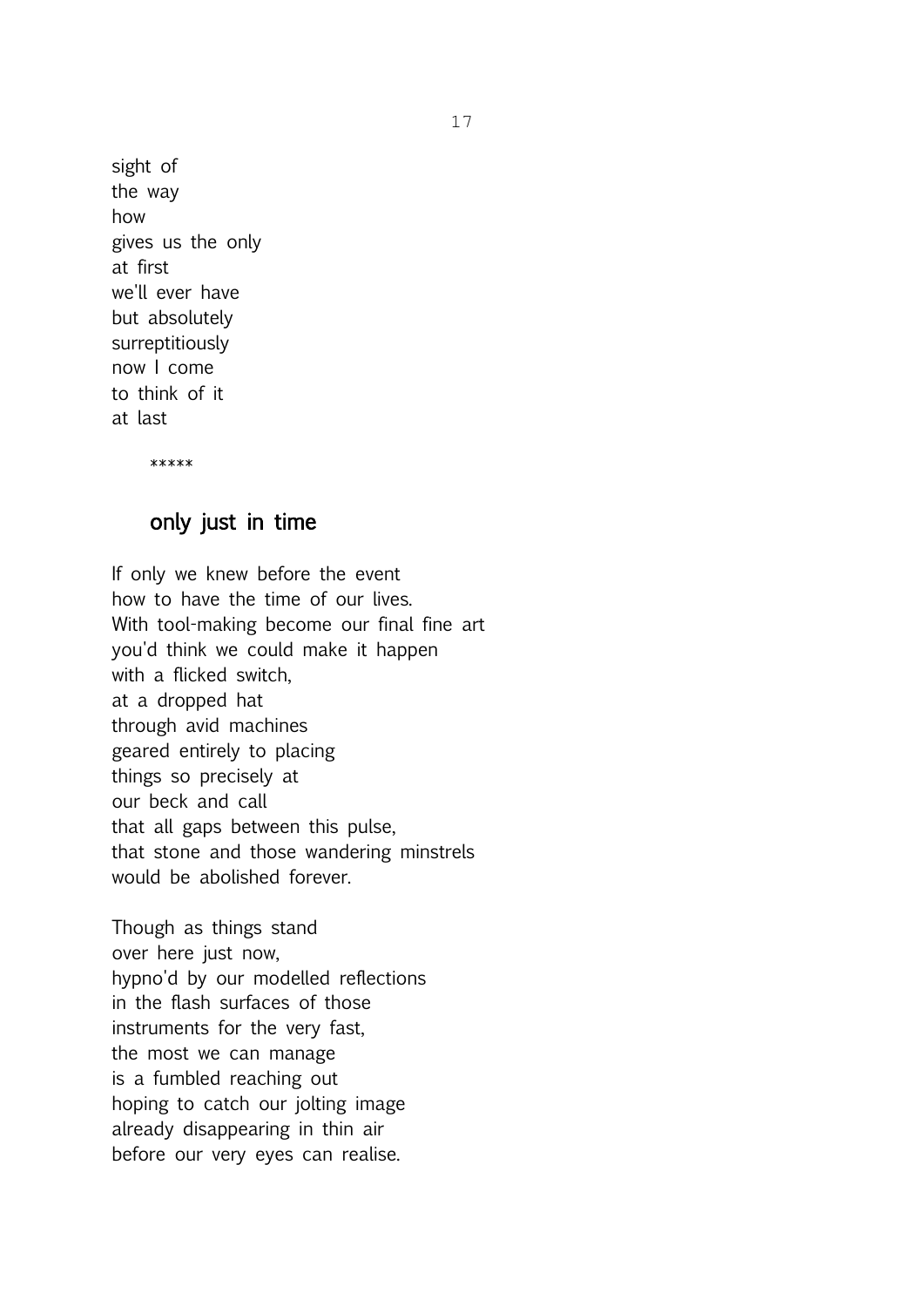We are only just in time, a fading beyond our pathetic grasp at all-out speed. World records are always up ahead. If only we could bend over backwards. Much of it is behind us.

#### \*\*\*\*\*

### …ruffled only by nagging doubts…

By the time you get this I shall long since have disappeared from view, memory, thought, tongue. Beer cans strewn across my once velvet lawns will form the backcloth for original forms of diurnal beach parties put in place in time for the long-awaited dawn of the new season whose unprintable fixture list will not be delivered till after the event. It's to be put on ice till the rising waters reach the plimsoll line of ill-becoming in the drowned valley enclosing the village of the dammed whose kirk's twisted pointed steeple now barely visible still poses the faintest of threats to pleasure boaters, back floaters and mind sweepers drifting beyond aim across a surface ruffled only by nagging doubts about the gap between the singularity of that stale crumb's vague scratchiness and the map we followed quite by chance bringing us to this point of no return.

\*\*\*\*\*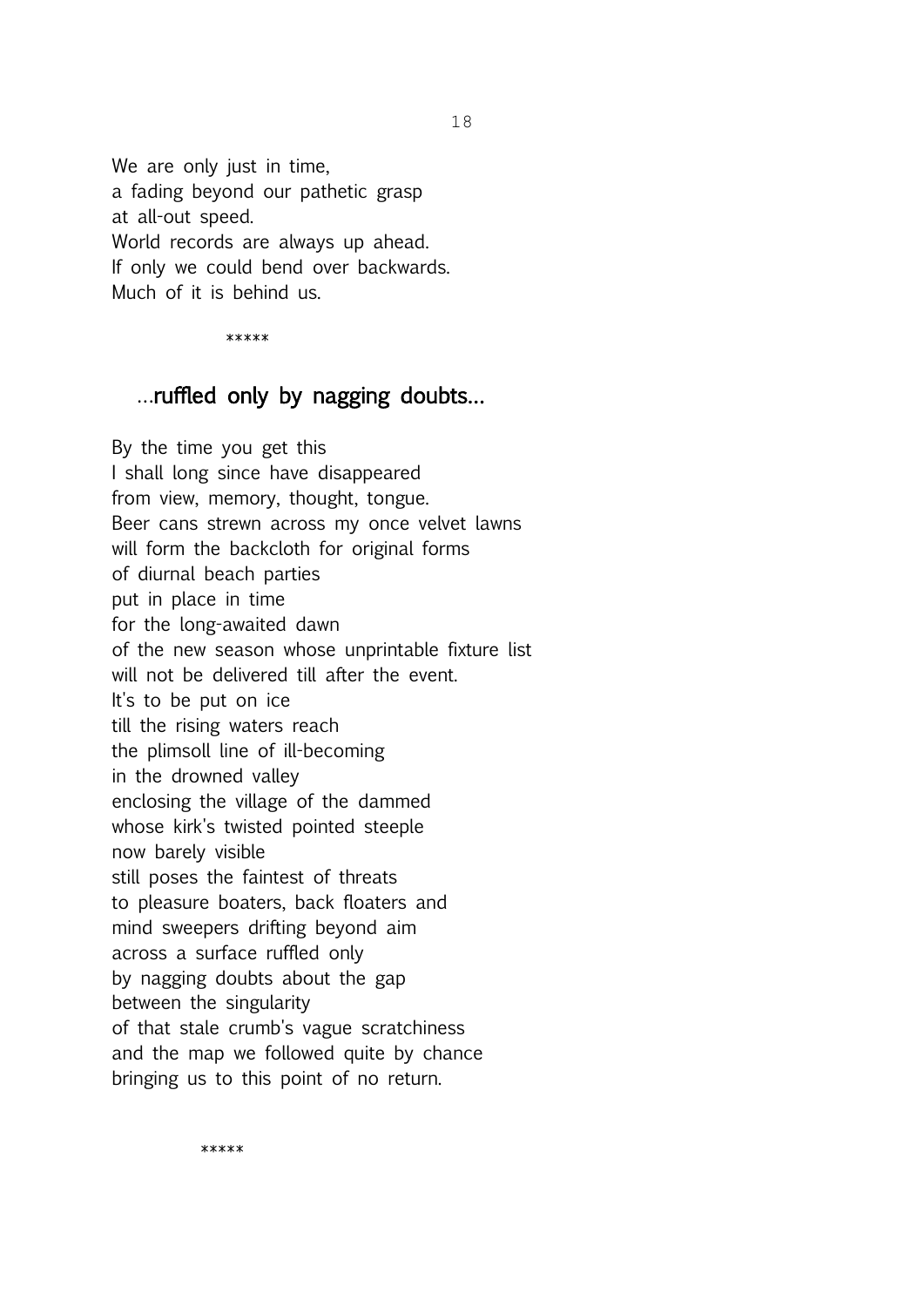# completely elided

I'm not at liberty to disclose the whereabouts of the home of silence. Sworn to secrecy by the whisper patrol I was allowed to pass gagless, trusted, beyond din's bounds.

Accustomed to being all ears, the demand to leave them, guarantors against failure of nerve, left me groping for bearings. Proceding by fits and starts I stumbled past remnants of white noise still hovering without hope just above the surface. Their time was up. From here on not even an echo of the old life made itself felt. Whisked in no time at all beyond comprehension into a zone where static floating was commonplace, in suspension, rhythmless, I fed off the thoughtless virtues of the very vague. Here it was that the non-specifics of quietness rising to its purest concretion hit me with full force between the eyes. My elision was complete.

\*\*\*\*\*

# what's to do

Being a single minded simpleton with absolute powers To Do directs us, finally will-less, down its multiple diversions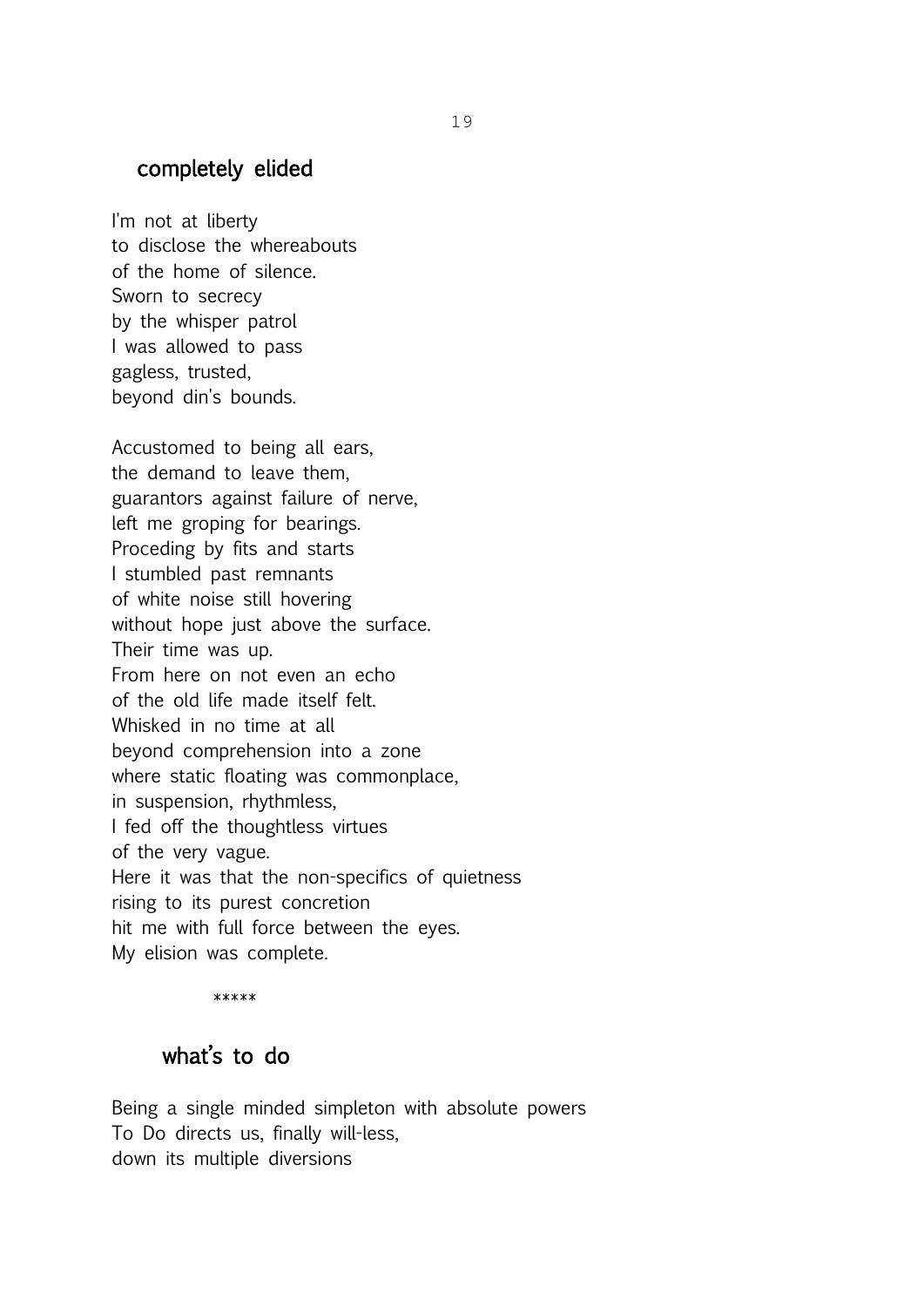off the highway of broad intent depositing a grain of unseeable repetition, essence of the eternal again, in each fraction of our moving. Crystal of pure separation, a single fold turning in on itself, this great less, joker of passing time, diminisher of becoming, carries us off and away, puts us on the spot of not-ours, beyond comprehension's knowing glance. Never quite realising it we become its sole event. We are occurred.

\*\*\*\*\*

#### …too soon to say…

Penned in, spot-rooted, waiting for the through-draft, I was given the run of the dust, briefly just long enough to glimpse dancers of the other waltz, dervishes to a woman, swept up in their own typhoon, out-whirl time's hub.

Giving myself up on medical grounds to their summon-sucking siren pulse I was flung far beyond their teetering ambience clean through to a clear solution where infinite suspension was all the rage. Following a full physical I received a new prescription; three times daily before meals make two last ditch attempts. I've been on it for years, but it's too soon to say.

\*\*\*\*\*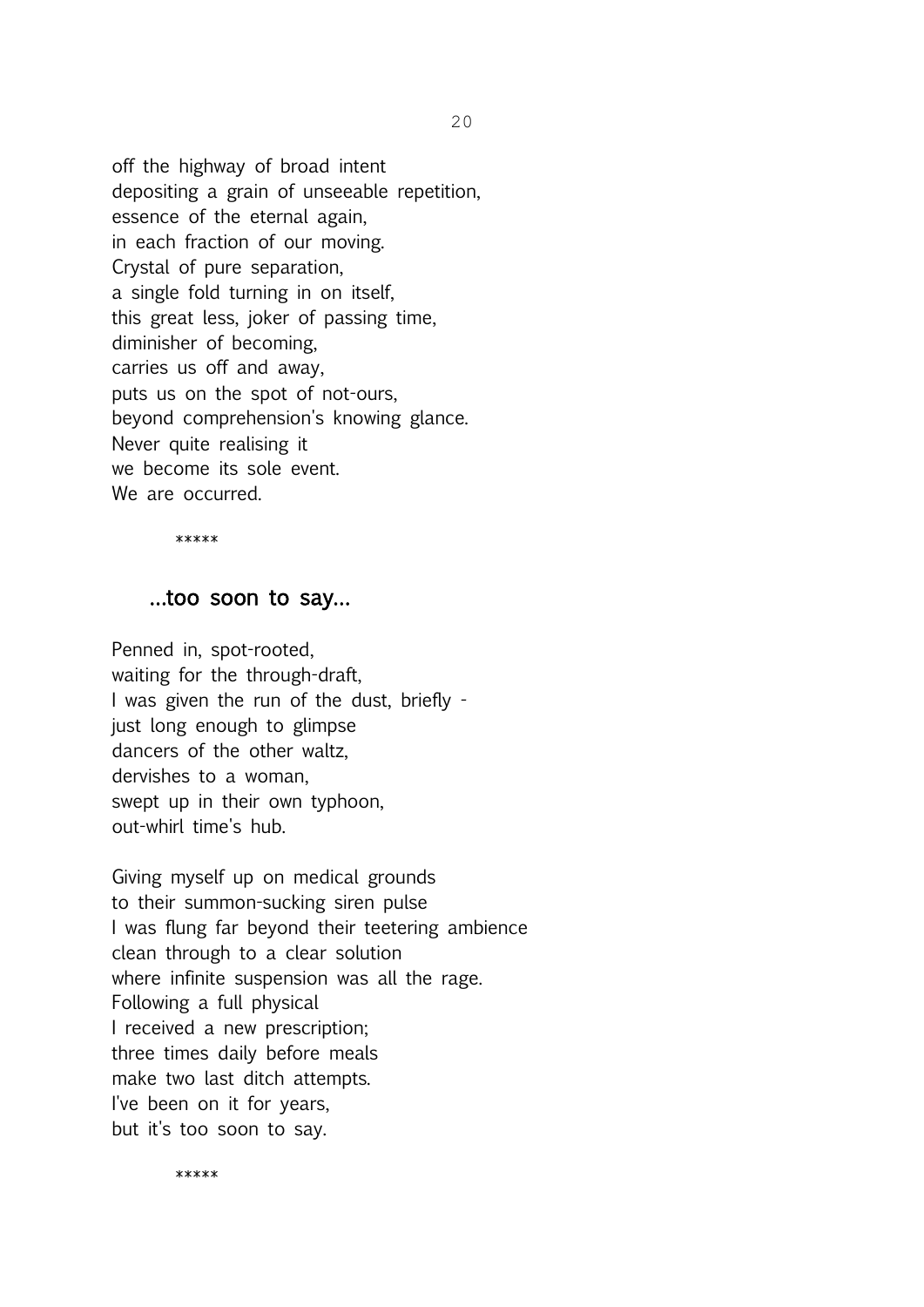#### applications invited

As after-effects of uncertainty we appear unlikely candidates for posts only advertised within an inner sanctum devoted to concealment. Selections are made endlessly but word never gets out. Yet we keep on applying, firing off our shots in the dark in hope of meeting specifications without precedent, beyond all specifics; make sure you write in leaden prose on crisp sheets of baked tar, it's the officially sanctioned medium. Send it in an unsealed cardboard coffin marked 'not yet' to the address below.

There's no closing date but pro formas should be in by now if you're to be in with a chance of making it to the longest short list in the known world as it undergoes continuous up-dating in the light of new conditions appearing without warning on the western fringes due to technical glitches in transmission. The law of uneven development applies although the legal position is tricky. You may not hear by return but you will be seen at some stage though it may be by an anonymous clerk whose expression never changes between events.

If you're called at short notice take heart, natural justice invariably applies retrospectively in cases of dispute. Try and pick up some gibberish before attending, interviews are conducted in a doubled hutch by gibbons operating the lower echelon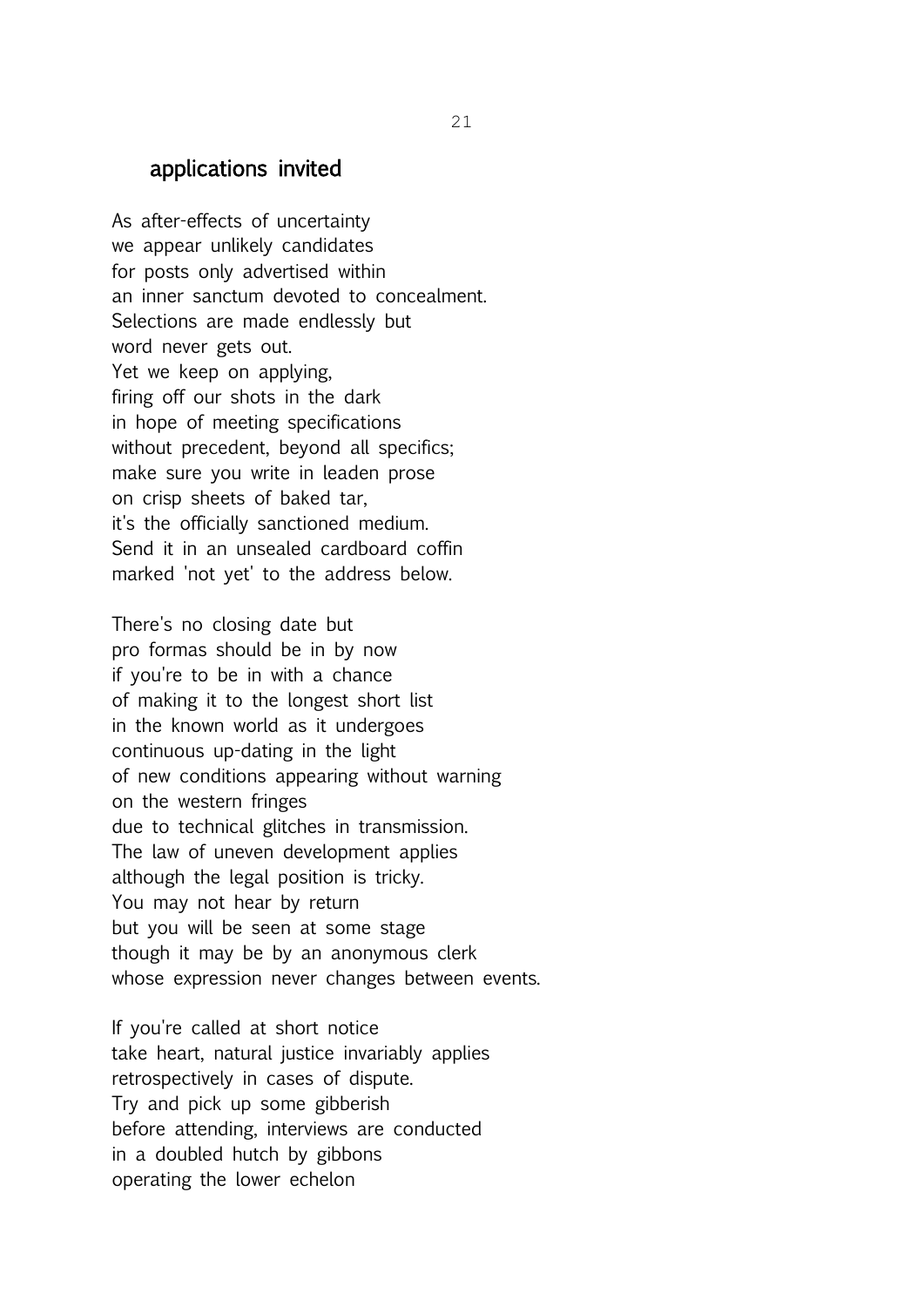and trained to talk at a hat's drop. Many have been dropped but few are chosen for their style let alone their heat-retention properties, felt and fedora notwithstanding. The race is to the bald at heart and in mind. On arrival leave your jacket neatly folded on the breeze-block wall, depositing knapsack, hat and horn in the receptacle under the hedge. A brief rendition of 'On With The Motley' may help your case.

\*\*\*\*\*

#### a sorta sorter

Approaching the beginning from the edge of stuff without looking down and out I cannot sort the stones into the right piles. Remaining fully beyond arm's length they refuse to fall into place before my eyes can verify how what matters is given in a nutshell enclosing the hidden terms of a deal I have yet to read let alone sign.

After this brush with the law of brushing up against the cheek of it I am found wanting by the hung jury on the precious little evidence available to the few sifters assigned to this lowly winnowing. Cheryl says I must be mad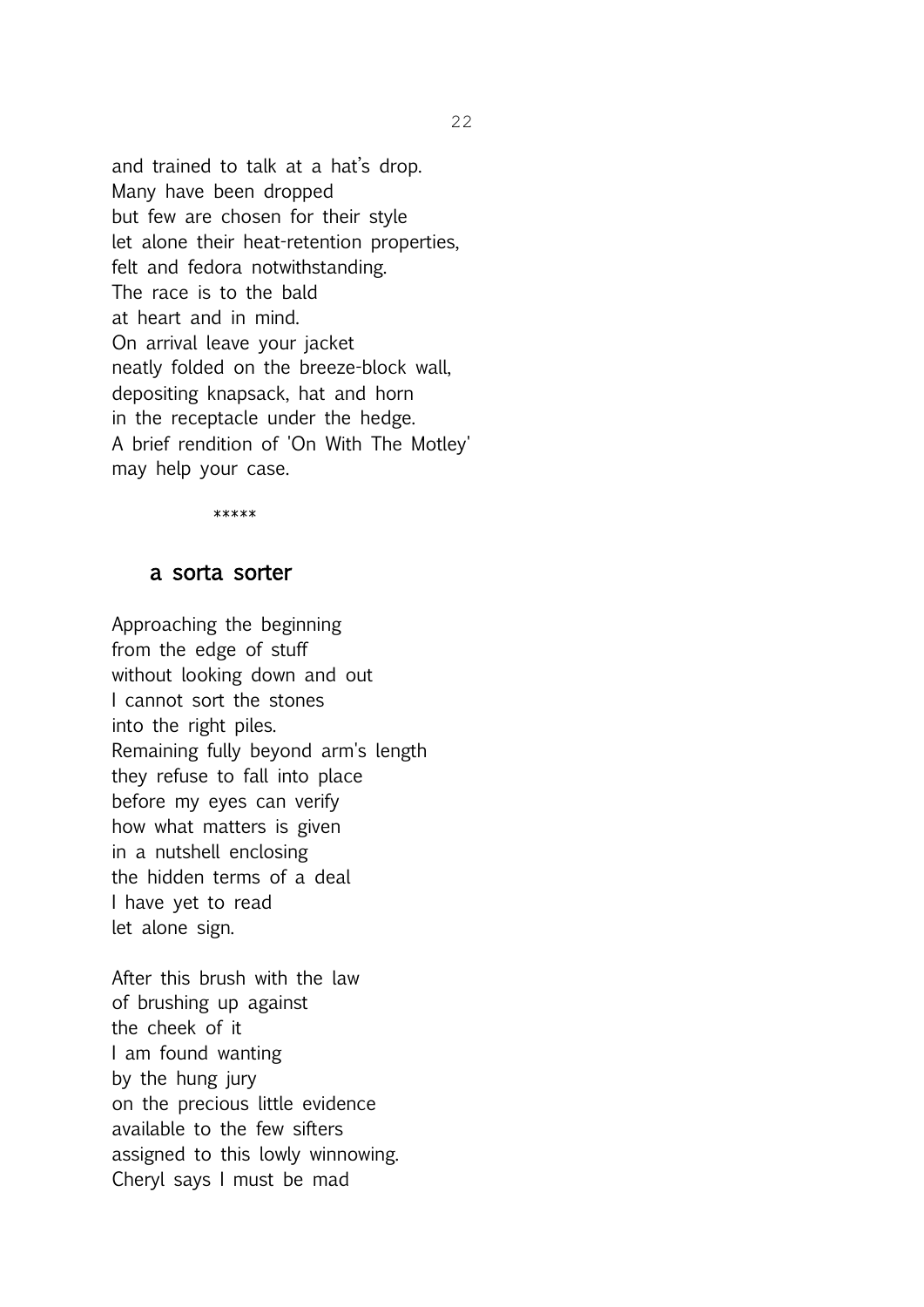to spend my days on all this. Darren's inclined to agree. As usual I'm not so sure, but I go on with it in any case in every case in the light of what's begun to happen to the surrounding dust.

\*\*\*\*\*

# 'round midnight

before the spectrum night gardening begets unknowable colours black is the ground against which blind cherries sing turmoil's rule guarantees fruitful seething sempiternal return

\*\*\*\*\*

#### encinctured

wrapped in a theory of everything believing there to be a nub at the hub of turmoil's incessance we gear our lot to a driven charge down into the depths

surface smashers to a person we aim to reach a core a wanted fixable ground seemingly at our fingertips but always slightly deeper just ahead out of reach on which we could plant our airy castles ether towers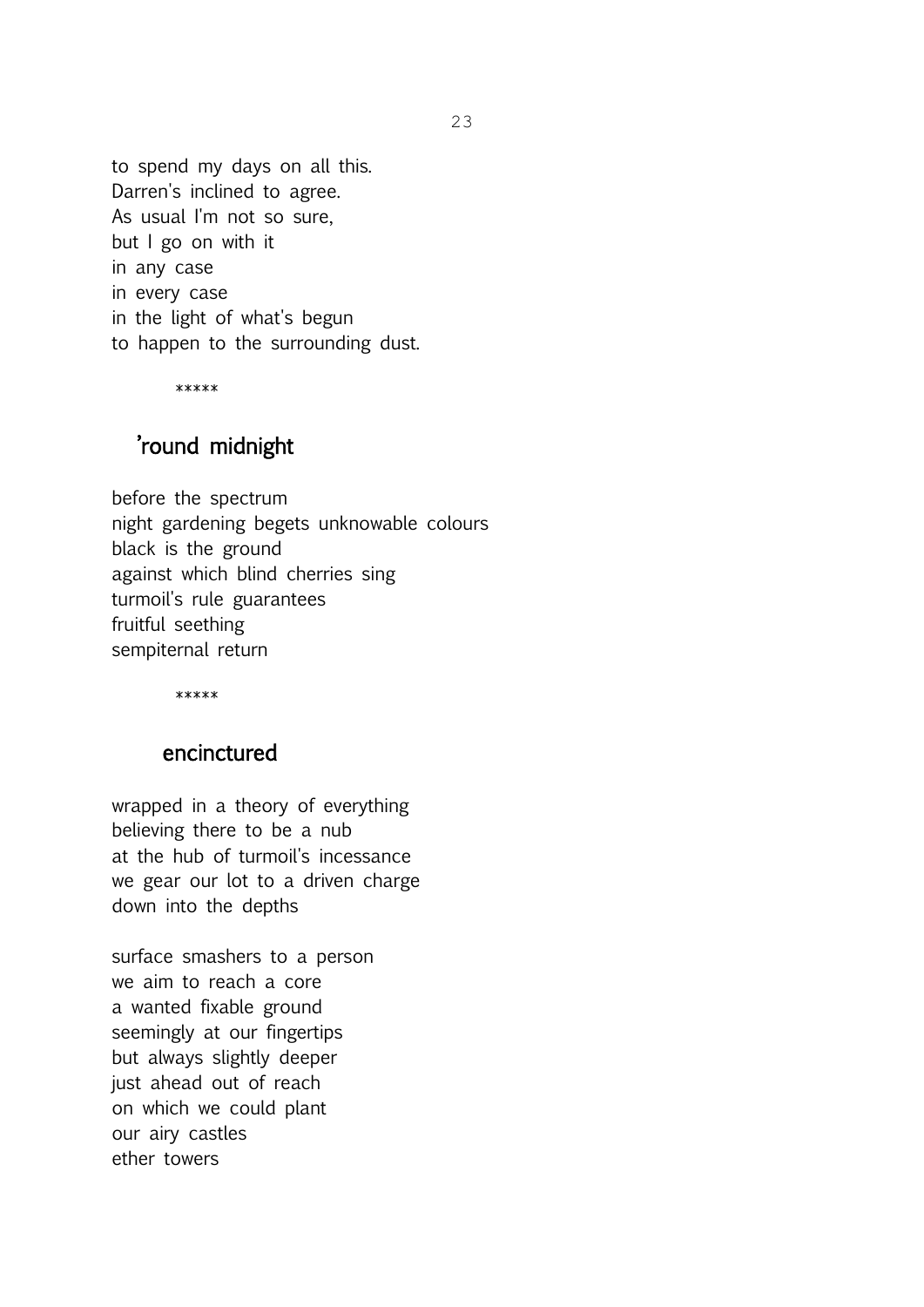a somewhere we could name as 'Here-We-Are' where our image of ourselves would coalesce beneath us allowing us to claim our stake in verticality at last

\*\*\*\*\*

## periscopic

As when the rabbit, popped back in the hat, plays it by the book, only emerging to top the bill in tomorow's matinee. Or so he hopes. Yet none of this would or could go as far as that. There is a vague part that makes us content to waver on the tide's edge without ever heading beyond the beach huts or taking the plunge, preferring to leave everything to selection by short straw or sucker punch before being swallowed up in the dust storm. If calling did any good it would be called disappearance, the purest of necessary accompaniments, a sort of intensely concentrated frittering, making us pass by ourselves on the other side without ever drawing attention to itself, yet refusing to leave us alone while leaving us all alone. It nods its head sagely as, glancing at our watch, we yawn or stare at the vacant lot behind the landscape in front of our eyes.

Don't be put off by all this though. No good trying to defer the decision till the results of the opinion survey have leached into the public domain hard on the heels of the horse-drawn funicular's final journey to the St. Crispin terminus. Grasping the old goat by its unique horn put your best foot into forward and reverse,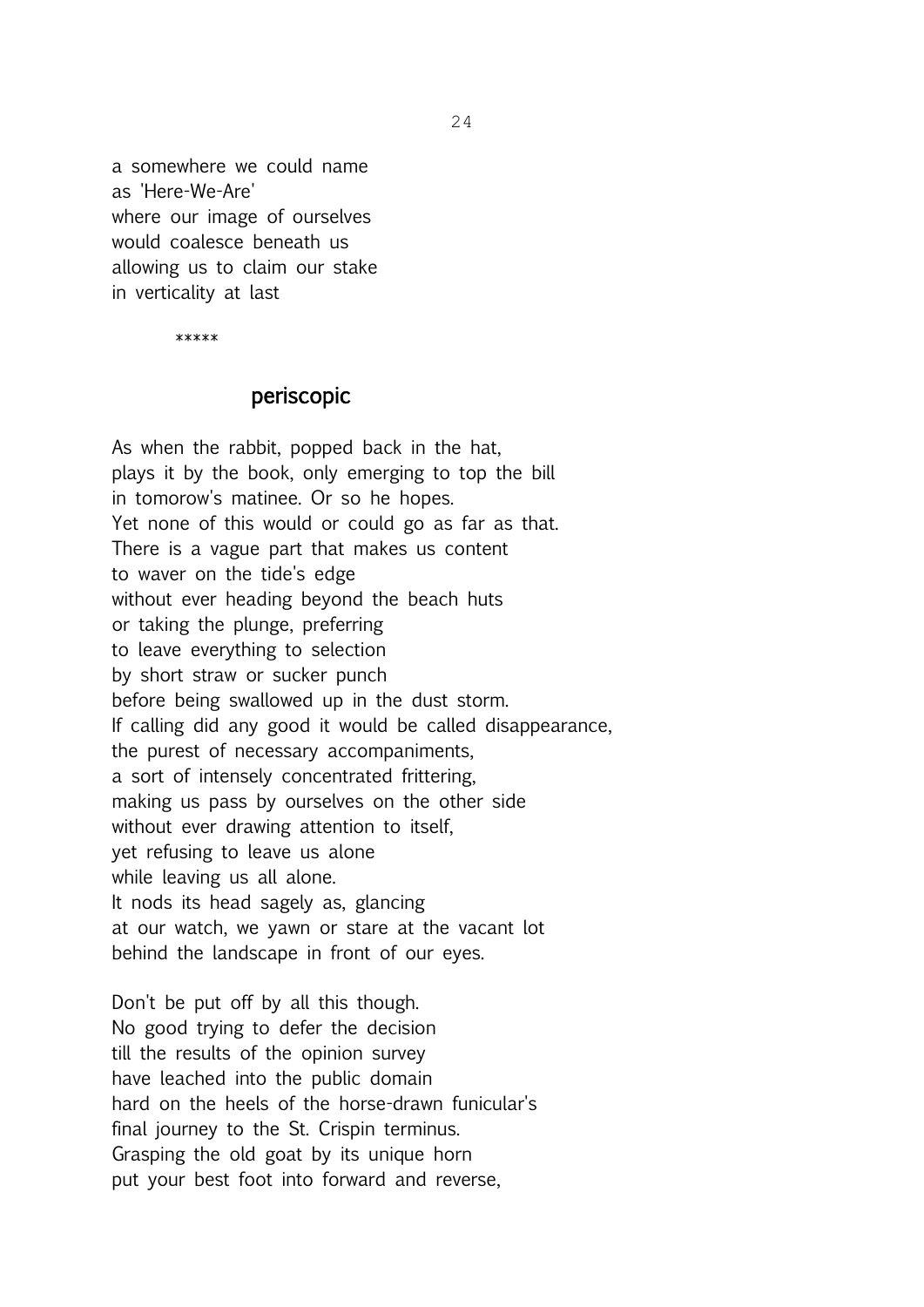noting the way the left gets left behind, seeming to go backwards even, as the right goes at it with a will, advancing towards the up-coming season of fists and callow bruitfulness which you will avoid at all costs by a casual sidling drift learnt on your mother's lap. Or is it in-bred? You'll need to pick up speed after the bend if you're to catch the runaway pony.

That will feed sore eyes' sight in spectacular fashion, yet still no cure for that crumble-topping psoriasis currently gnawing at the skin of things ready to break up and out without notice at the drop of a cat. Don't bite it, it's as infectious as a kitten or the conjuror's last laugh echoing round the hall after the final curtain. It can be passed on and picked up by word of mouth or shared tears. In the oratory lab's purblind trials no holes are barred in the search for antidotes, though purely anecdotal evidence hints at the most pleasing results from placebo effects. Dummy runs and deceptive horizonal appearances aside there's still a furry gap between the edges of our mean-time and half-open vowels. In the event of things turning out differently to current expectations (it's their job after all), wayside happenings will occur without warning.

Searching for words that can see round corners we seem to lose sight of the peripheral essentials swarming around our tunnelling frame. That's the trouble with sizeless events endlessly remaking our passing away but never passing the message on to us. We never quite see ourselves in them, or them in us, only affecting to grasp them for what they might have been in passing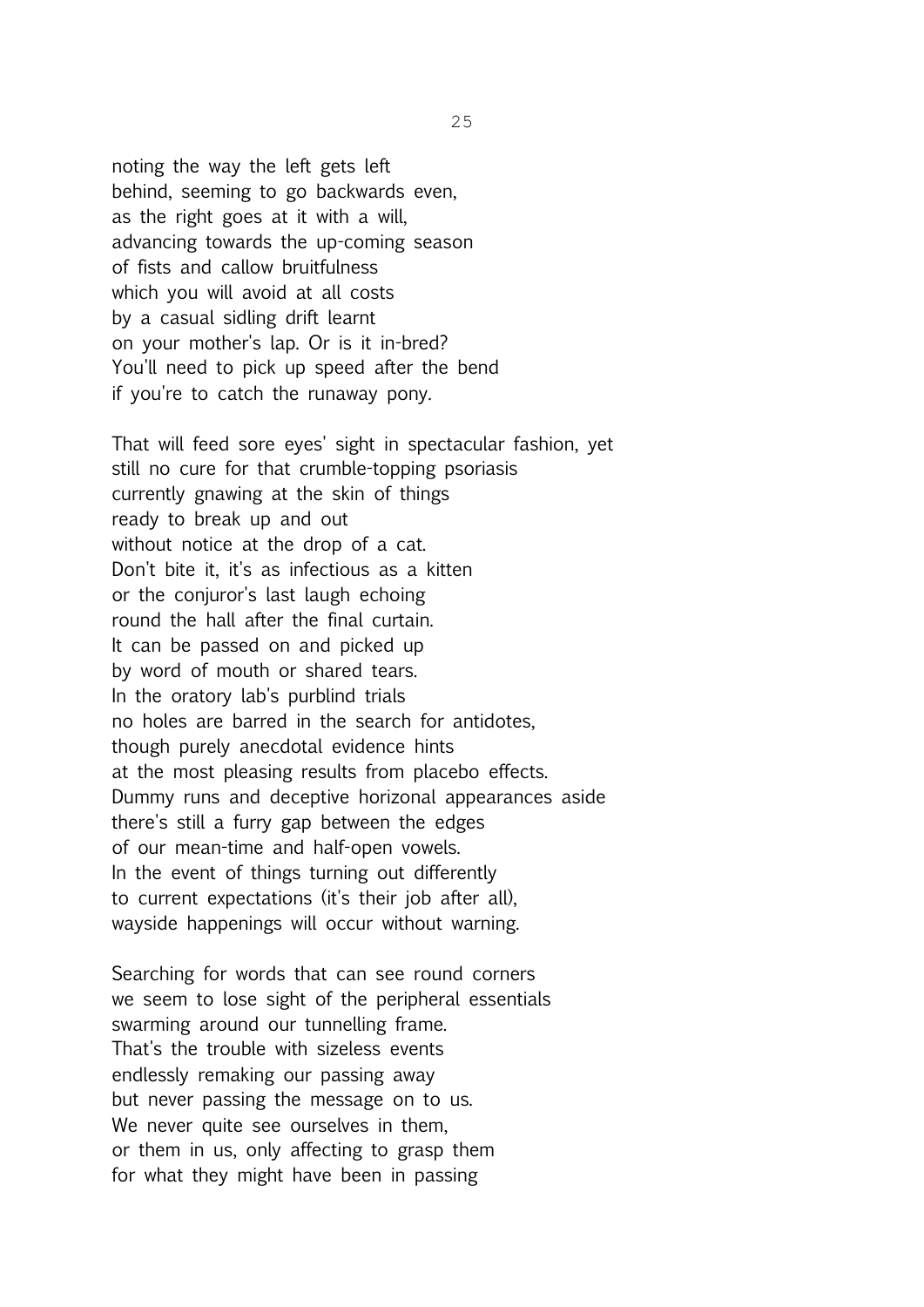sometime after they've taken our place.

By then it's too late to catch who we were or have become, to account for the differences between trainspotting, a passion for Bombay duck, and the will to power. If such there are. At least half the known world is a lost continent. And it's always the other half. Don't think you're being got at by all this. Eventually, when you come down from the bridge, you'll see what just they're getting at.

\*\*\*\*\*

#### …desperate need…

'No drinking at source' says the notice pinned above the ancient font. It's not so much ruination by pollution, though there's that too. Rather, in passing through recently formed sub-surface gravel beds the flow is so diverted, reversed, twisted, flayed, it flops out in matted gobs, gross recombinant. All attempts by in-house technicians at the new bottling plant failed to come up with a desolution. You can't accuse them of not trying But, fully accredited professionals, their hearts are left under an oath at the gatehouse. This hasn't helped matters. To make it available on the blank market it's forced to travel along transforming rods under parking lots for the severely impaired into those ink-stained vats at the edge of Briar Wood. They remain sealed till the daily caution ceremony is over. Then it's released in weightless hypo-dribs. To receive your due portion you need your own tap plus a sterilised canister shaped to mime the contours of your soul. Supplies appear inexhaustible but appearances are controlled by a management team renowned for its massaging skills;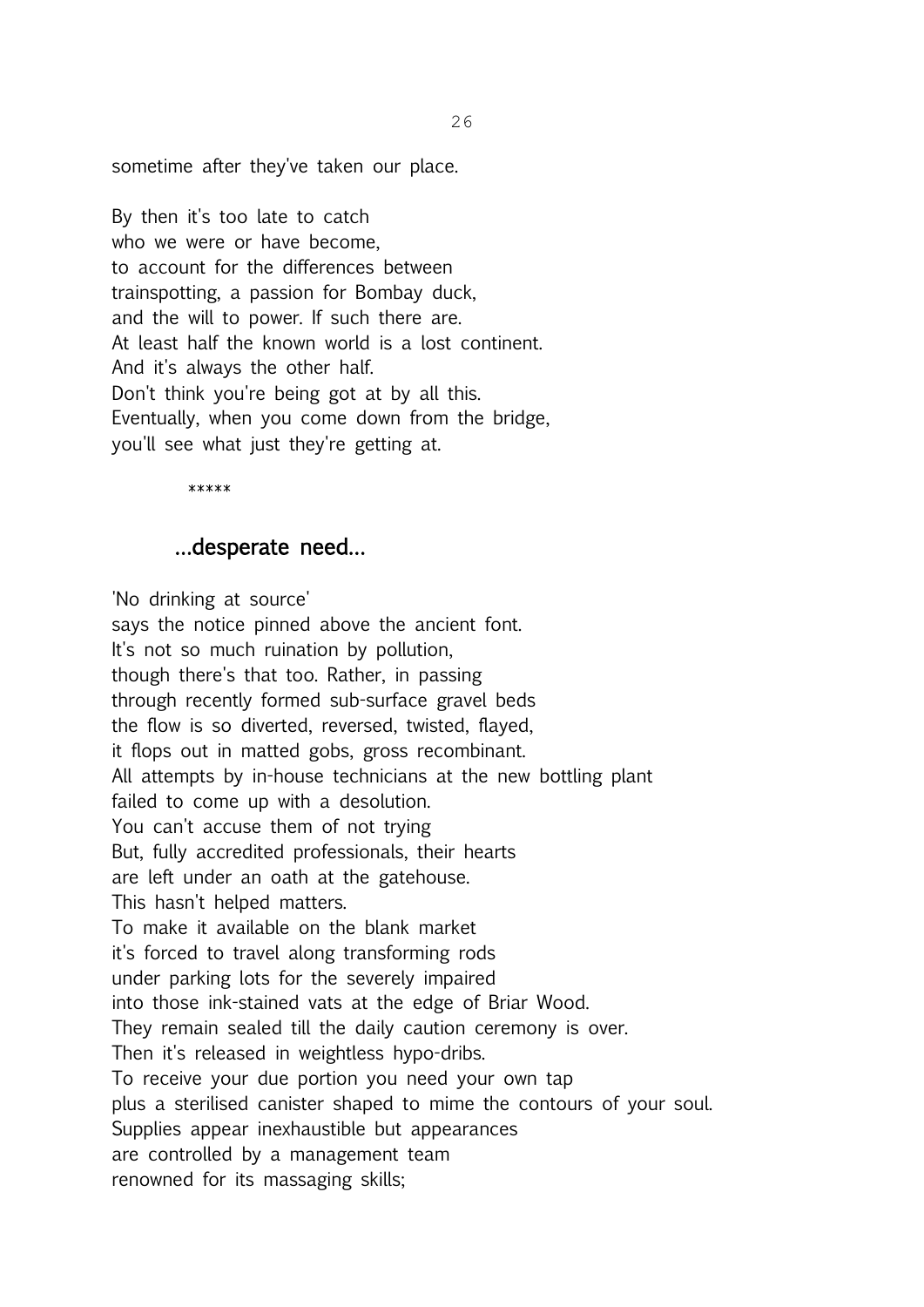catching the prevailing mood they've hitched the whole operation to the tail-gate of the 'as-if-it-were-therapy' folk waggon. Subluminal mythemes are slipped into news reports from the trenches, divorce court transcripts and cooking tips. Taking their point without realising but in perpetuity, we come to see their immaculate product, tightly wrapped parcels of segmented inertia, if taken daily in small gobbets, as an essential constituent of a balanced life. It no longer occurs to us that we are in desperate need of profound disturbance by something immeasurable.

\*\*\*\*\*\*

# what's coming

We really should make an effort to get to know them better, see things from their point of view, get inside a bit of thinginess. It's awful hard being just a thing, permanently keeping up appearances, always being itself and nothing else besides, no room for manoeuvre, slippage, just flogging away for evermore at the perfect performance. Poor loves, they must be exhausted. We owe them one. Let's give 'em a break, an away-day, a saver-return into the open. We can afford it. Might even pick up a thing or two in the interim. After all, according to the will, as our next of kin, they get just what's coming to them.

\*\*\*\*\*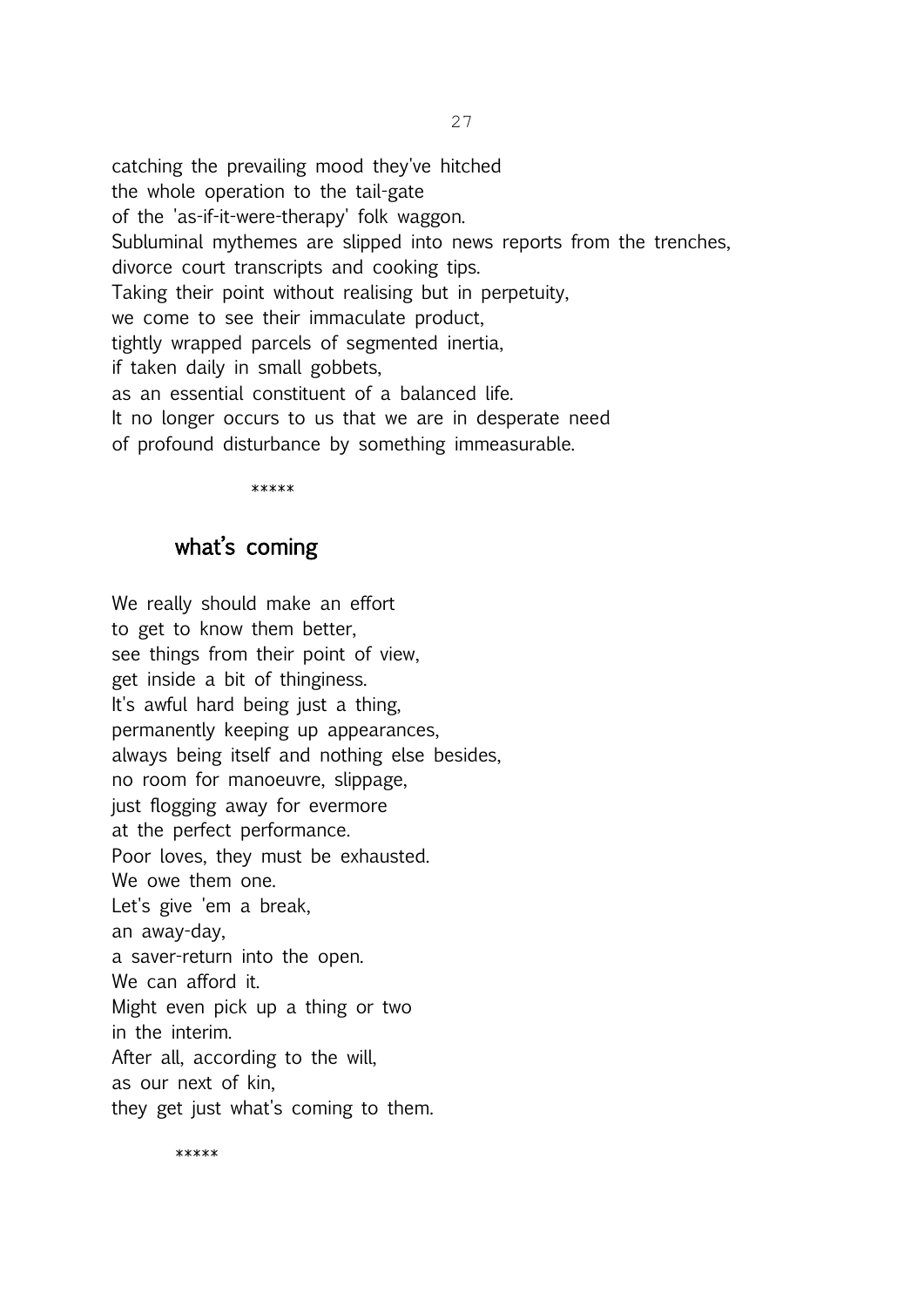#### on shifting sands

Well, here we are again on the spur of the moment fumbling our ways through the day's latencies, leaving a spoor here and there in its dust, way markers for the archaeologists of density who'll be hard on our heels if the form book is to be trusted; they're two to one on bar the field.

We've found it a comfort in the past although a weak guide to future performance; nearly-shapes can go down as well as up. It's often more fun. Since the Fractal Trust's day-one buy-out no-obligation policies have been instituted. Surface-distressing and living-beyond-all-manner-of-means shape the quotidian round. Market leaders in no time at all, they press on regardless ignoring the odd 'now hang on a minute' murmured by marginal reps from life's discrepant walks. Oblivion's bishops were especially incensed but took to arguing among themselves.

Best selling lines have included 'in point of fact', 'it all turns on', and 'extension ladder included'. Their PR boys, on low flat rates but hefty commissions, keep hammering home the message that it's simply a matter of changing rooms for the time being while destiny's shed undergoes refurbishment and underpinning in the light of recent shifts in the dunes' format.

Seems only yesterday that ochre-wet sand stuck to our cheeks before turning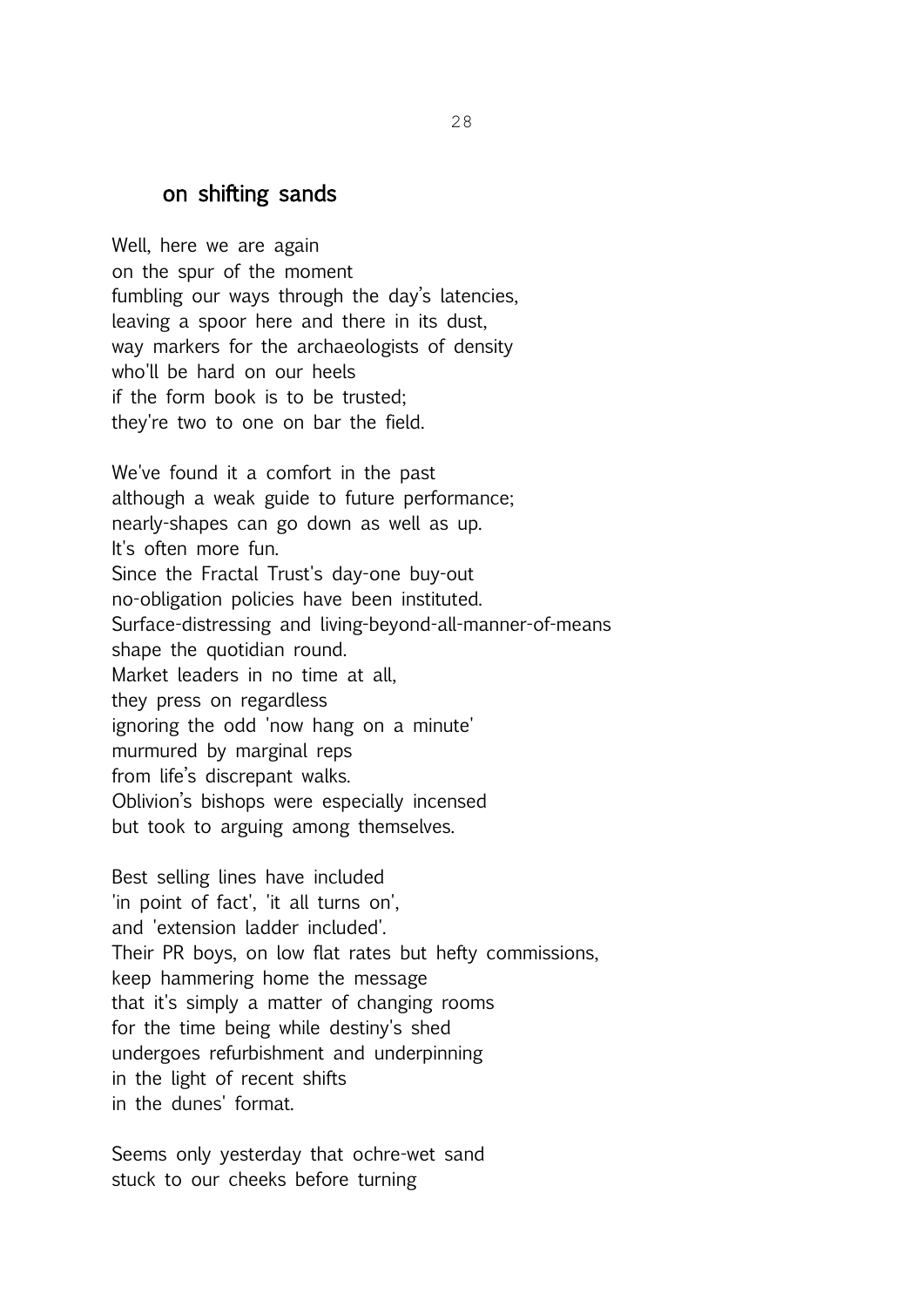a pallid grey in the drying dusk sun. Now Thermidor's lobsters, pincers half-beached, struggle to make it to the water's edge before the tide, egged on by a witless moon, turns on its tail and, passing Fort Godsend, heads out for the open sea.

\*\*\*\*\*\*

#### brief lives

Listen out for that therm ode diner-mix number two, it spills the beans about running down, using up, our finally unsustainable development, give or take a year or two. At things' surface our little gangs of techno-scribes, hired undertakers of the infinite, dreaming of tooled perfection, tell us in their dispiriting code of brackets, noughts and crosses, that everything's pulsating mutation free-falls towards disappearance. Gazing steadfastly for our time being into middle distances where we triangulate precisely seemingly fixed gaps between this daisy-with-slug, box hill and that smooth white hole, we're finding it tough coming to terms with the pure plasticity of what's out-there-in-here, let alone recognising how we, the mix'n match gristle-heart lingo kids, sharp but clueless, are nothing but its playthings. With intimations of mortality, Bert Onestone

and his lads scribbled some such story on handfulls of birch bark before casting it out onto the breeze of no return passing through the city. Picking up the shreds some young women of Avignon,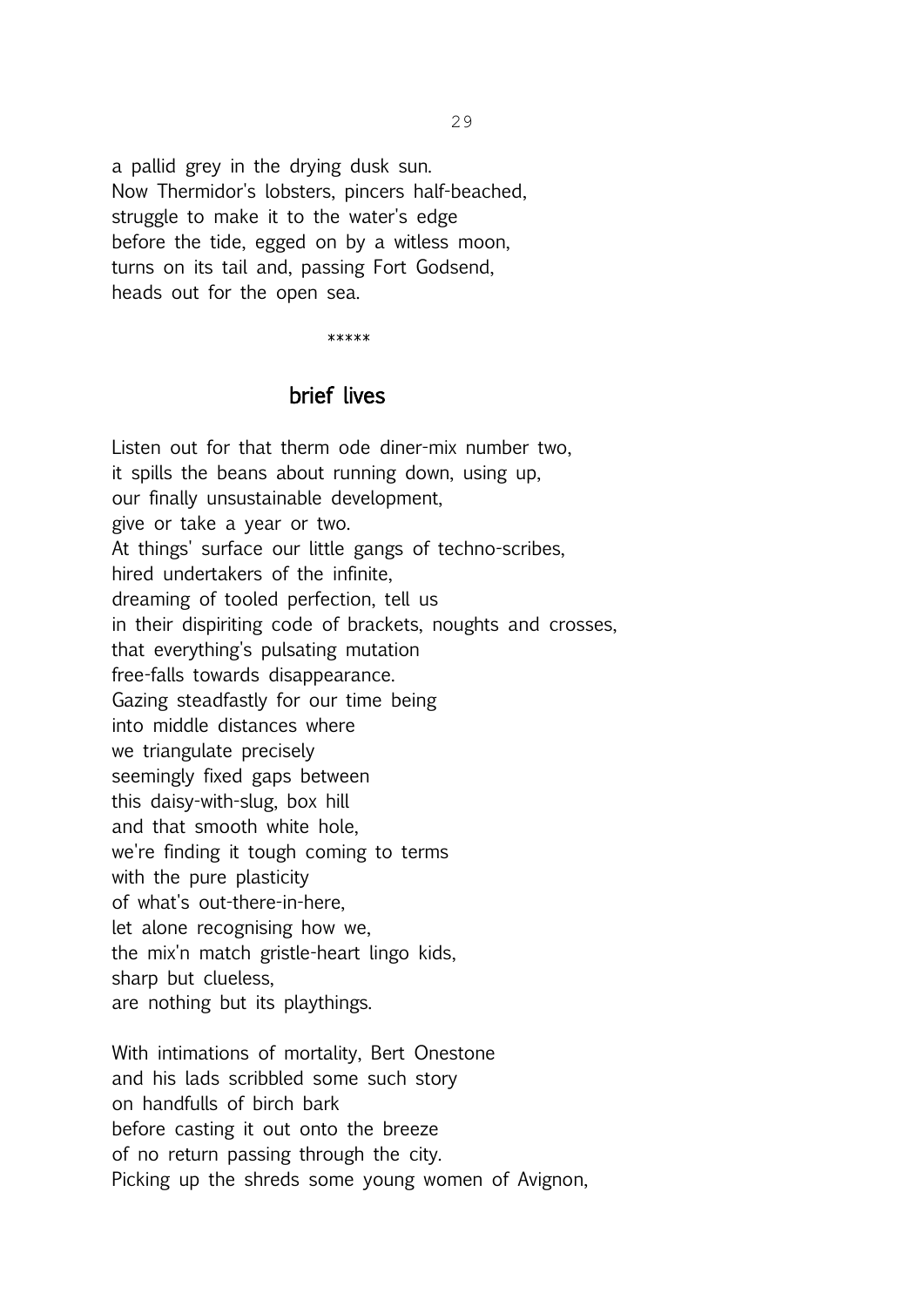streetwise to the implications, turned sharply pear-shaped at the very thought. We've never recovered. We can see in theory how that granite pile is mere jelly for some Titan-tots' tea party, but the unwinding recycling that becomes us, that makes us real but not realise, is another story that can be told only teeteringly as we slide, faltering, neither inside nor outside, along the edge of our Mobius strip. We are a soft lottery without brakes.

Only after the fact is each life a normal curve, given the inexhaustibility of nothing, meant, you'll intuit, in its most positive sense, where growing up, focussed in the bio-coder's distant single eye glancing back down its inner tube, is always a growing down as the quotidian loop-tape's irreplaceable batteries discharge steadily into the uttering world. Being here is more or less becoming more and less, and that collie's languid yawn marks the end of the world as we thought we knew it. Frugrains notwithstanding, surreptitiously, inexorably, pleasure's unseen pain machine shreds us in time for tomorrow's last supper. We are the main course. Who'll say 'Grace'?

Hey! Don't let that word out of the bag again! Long-since pulped in favour of 'the news' it can still take my breath away. But there's much to catch up on before then. Just holding the door ajar is a lifetime's work in itself.

Over at Senzhammer Junction the last dirigible sets off on its long haul against the flow tide, full to bursting with indigent party poopers, over-determined merry makers, manic to a man.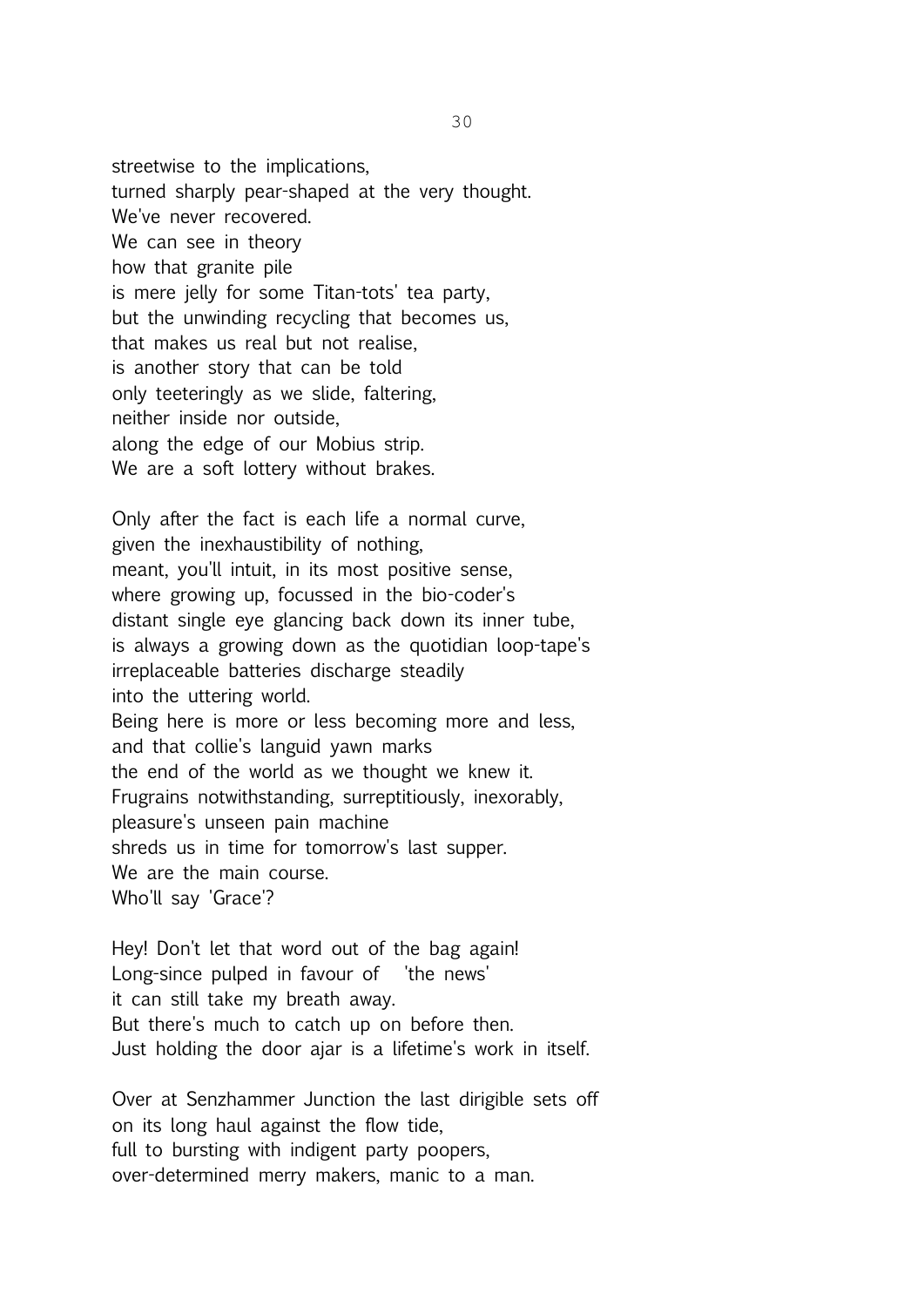Life therapy seems to have failed this time round although many are outstanding at charades. It's a laugh if you're the one in the middle and the right side of forty as long as you lay off the irradiated cherries, they're starting to glow in the dark. Here come those leaflets again, drifting past on evening's acid-tinged breeze, mass circulation circulars addressed to the blind at heart, printed in invincible ink to protect unofficial sources of nameless origin; a faltering translation in broken desperanto seems to warn of the dangers of flat-out imaging. Let no one spot you glancing at them, word will be relaid to the powers that are; dockets will be filed in lieu of your name. You'll be marked as a crypto time-bomber, a threat to the latest train-of-thought schedules geared as they are to running on the spot. If you're pulled in for questioning don't be taken in by the interviewer's hair style, it'll be a common-or-garden blow job made to look like folded granite; contractual obligations demand a united front: employees are required to put a blank face on things. Fat bonuses are paid to the very bland. Standard quiffing regulations are precise, exacting even. When you're asked to recant before signing up use your body language to make it clear that you lost your voice on the way through. Show them how your signature explodes on contact. Do not pass through the 'Something to Declare' gate lest the electronic beam turns you into a micro-dot. Laughing like a drain, sidle crabwise out into the fields of yestermost. Turning left past the purple azaleas, they're at their best just now and then, follow the golden path opening up only for you through the head-high brambles; it leads directly to the departure lounge. There are no more orientation classes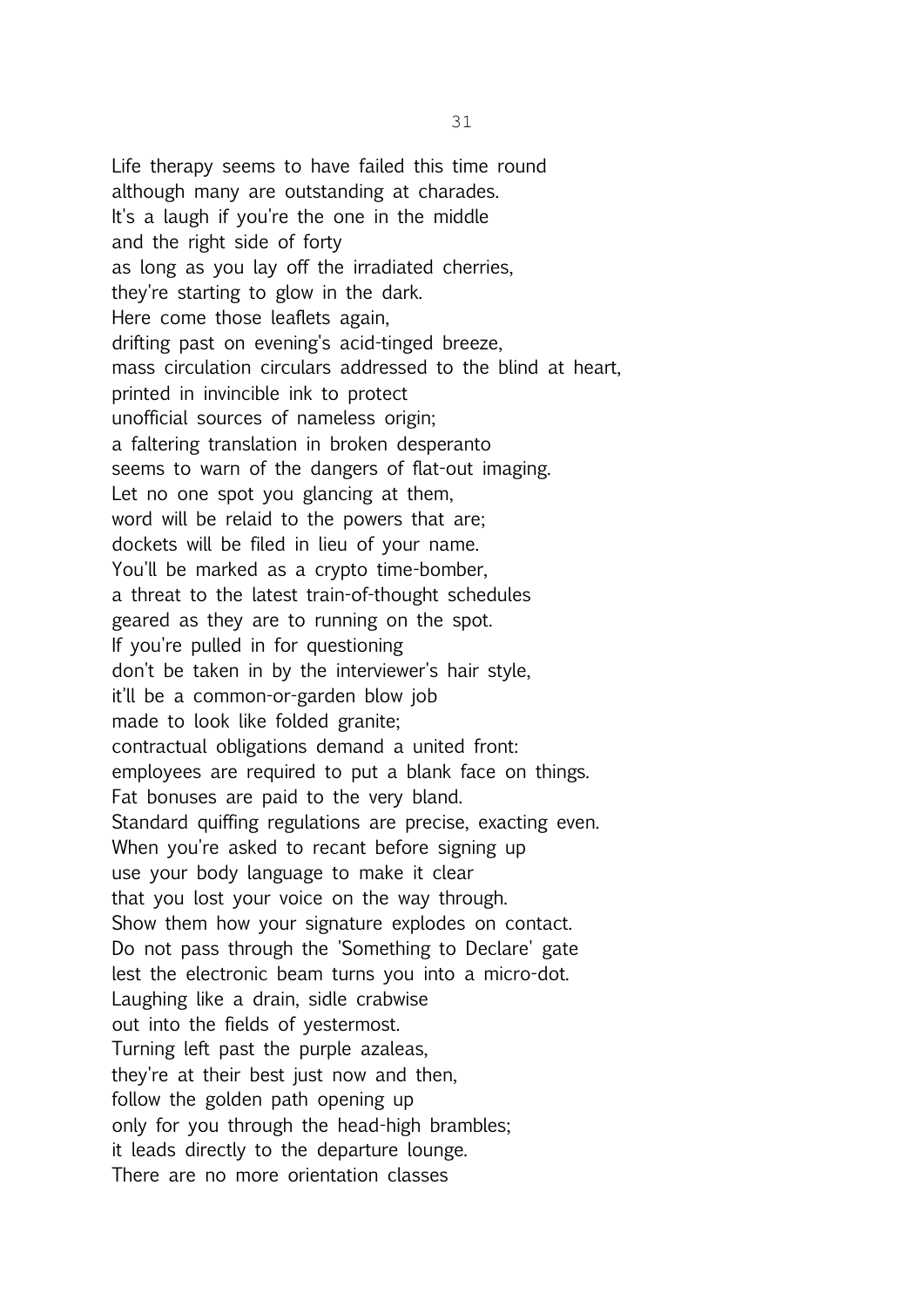but you'll know what to do when the time comes. Keep both feet in the air or you'll make no headway. Pay no heed to the surrounding multiple, from now on you need to be switched to monocular mode to make the most of pure concentration's glowing distractions.

The Nambikwara are in on this; it's not for the squeamish, although the Amish might have a thing or two to say. But try telling any of this to Mr. and Mrs. Beamish, let alone Fatbo and the Hanger Lane mob, and you'll get dried hollow laughs.

You are expected. A place has been secured.

\*\*\*\*\*

### now a brackish carmine

Before the dust had time to settle a bridgehead had been secured, pontoons flung across and the first platoons had made the crossing unaware that back there the marshall was still lounging under a leafless catalpa chewing unsalted pretzels lost in measureless thoughts about the pros and cons of the attractive options for the affluent footloose, among whom he now counted himself. Brought up in a string of council -run homes for the innocent harnessed to the more or less bellicose ramblings of a teetering time he was inclined to make heavy weather of the distribution of grain sacks among the indigent who came to rely on him less and less turning to foraging for themselves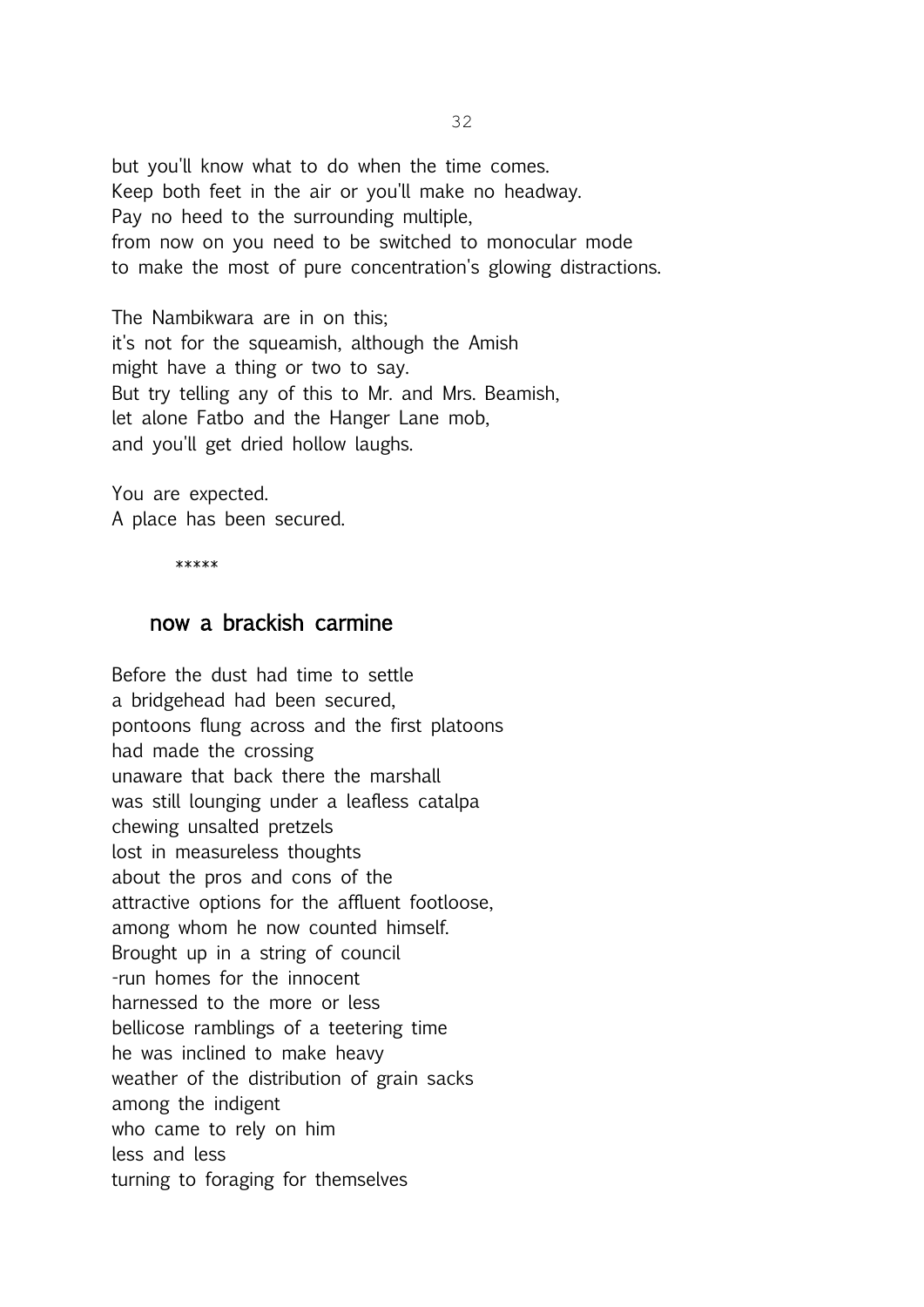in the surrounding scrub. Concealing his baton and medals behind the crumbling trellis he faded fast away. Driving hard between the bleached tufts an early monsoon washed away last traces from the dust, late a brackish carmine.

\*\*\*\*\*

# a tale of inert whatness

As a matter of interest it grows without intent. The reply from the lobby scout is always the same: inert whatness dwells singly while buzzers announce the next departure. Something is falling short although it's never clear whether the troughs and rises pertain to anything other than itsy-bitsy flow procedures derived from tanks placed to the left of the shaft.

Half way into the first shift our screen wipers remove fluffy wisps allowing vision to reassert its natural authority; they're paid by direct debit. It's hard to account for all this in familiar terms although and and but still come in handy. Verbs allow simple doings to pass through without incident or comment but too often discrepancies between ought and might work to prevent any sort of take-up. Use-value went by the board when we were sentenced to birth at about the same time as slow-drip racing became fashionable amongst the comfortably on.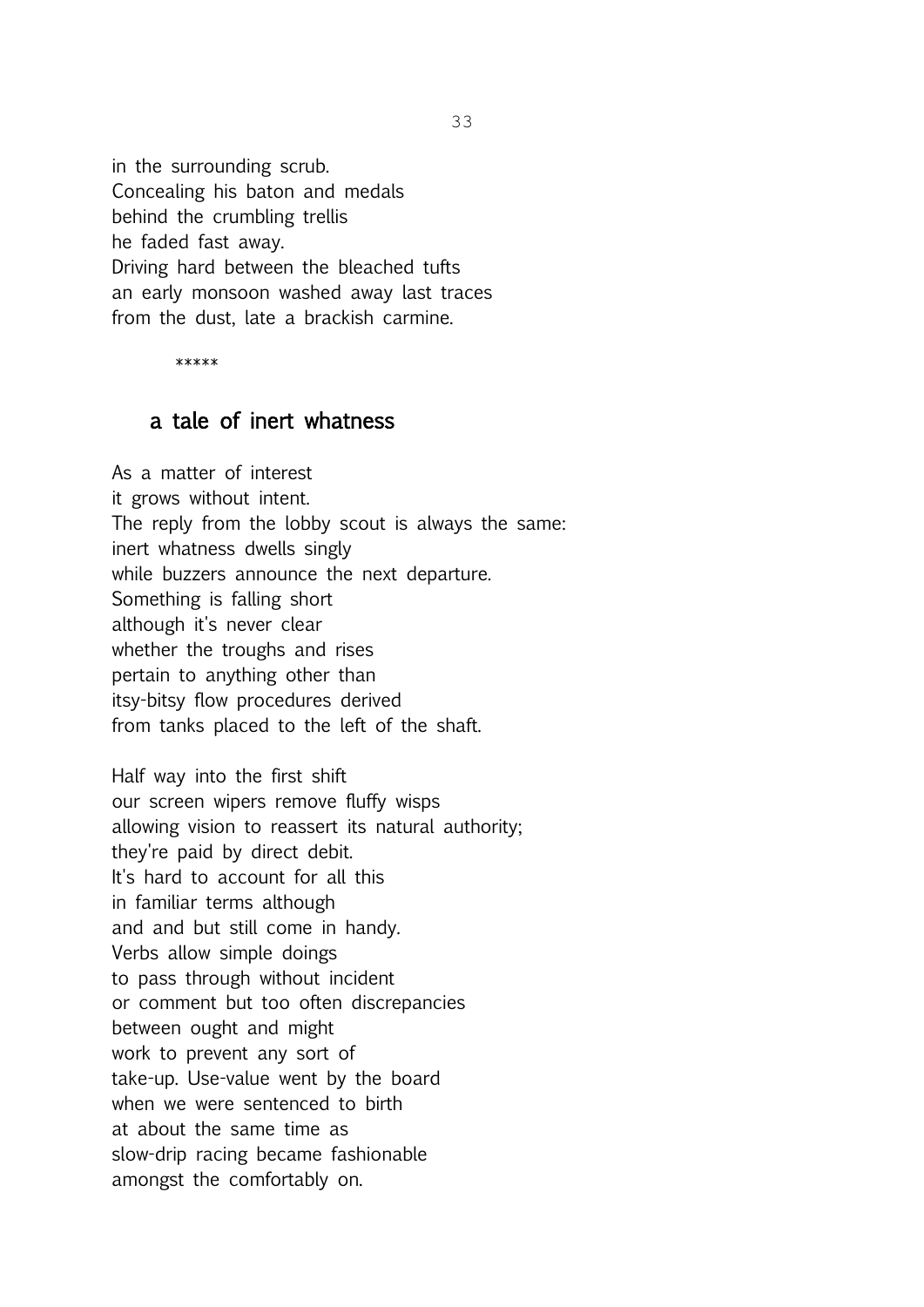After overtaking on the near side was banned hairline fractures began to appear. The meadows were aglow with optimism's hard light. Several hares were convicted of person decoursing. Stewards looked on aghast. They're taking a long hard glance at the new rule manual to see if there are clear guides for the way mentoring should proceed. Under the last regime it was best to sit on the by-lines awaiting one's call as substitute facilitator; all too often the tiniest of obstacles entered the arena expecting to be blown up and out of all proportion. Experience generally proved them right. Few gave it a second thought. This was their profound error.

#### \*\*\*\*\*

# the story of this and that versus an other

In any event it's settled then they assure us through outfacing codicils pasted on to plate-glass windows of certain stores the trick is to strike a just balance between ticking over virtually and the blue urgency of accelerating countdowns popping up randomly across the vale.

Moving twixt lab and escritoire with regular forays into the pulpit the order's treasonless clerks set out settling down's terms: signing in the space beyond the dotted line grants entry to the all-too-daily infinite.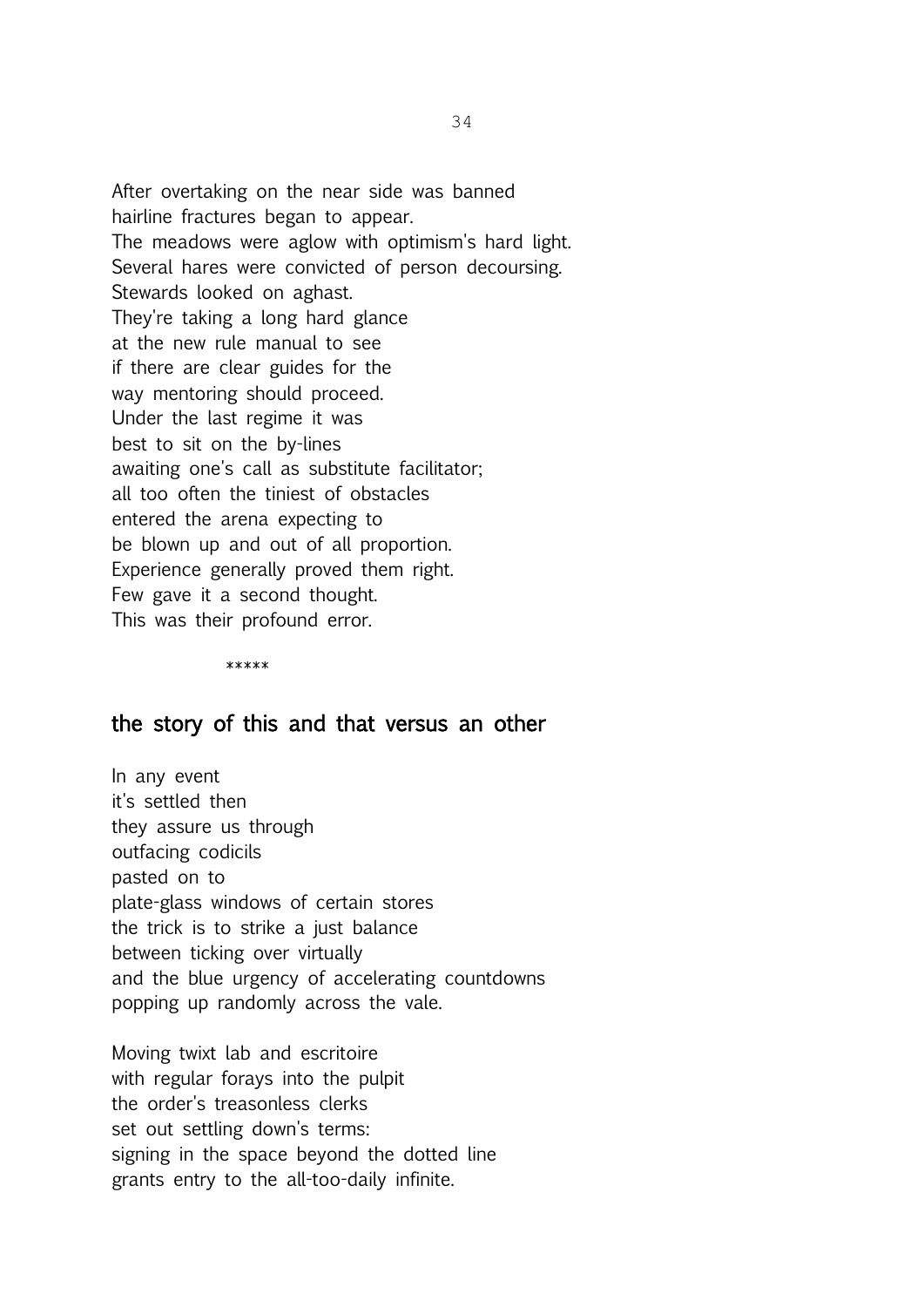Bolts slide to behind us. They injunct us not to pass the melting point of distress while sliding down the cushioned banisters. At the bottom the programme begins in earnest.

It becomes clear that double vision is success's precondition. This and that are the twin foci.

Down here there are only this and that, any trace of an other being eliminated with minimum fuss. Swift silent extirpators thrust their vacuuming nozzles into all suspect crevices. Long-secreted specks of lostness, sub-atomic pods packed with still congealing differences, tiny porous sachets of uncertain distinctions, teeming creels of self-splitting apartness, all disappear forever into extractor sacks emptied later at the depot down vinyl chutes through to the sub liminal regions.

They have to draw the line somewhere. It seems.

\*\*\*\*\*

# fateful ceremonial

taking the brain as the incomplete diary of our past and future present they shred it page by page microwave the shreds on full power for ten seconds pound the steaming mash briefly freeze dry and pack into cartons stacked in rows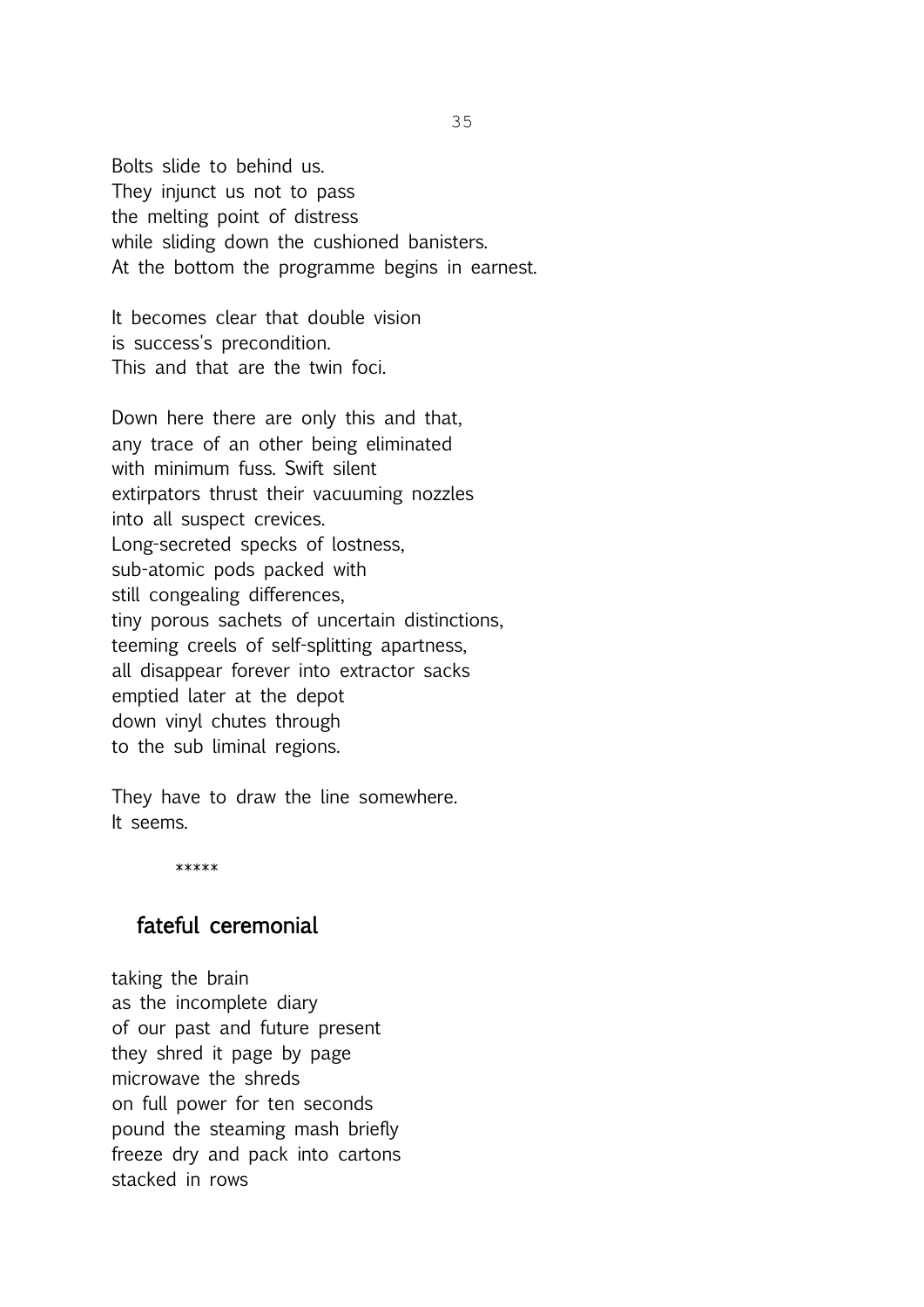five deep and ten high for use in thursday's memory ceremony

it only ever occurs once

\*\*\*\*\*

# it just pops out

as well talk about unbecoming as seek to fix process by word of mouth in the becoming word which promises something on its way to be a something else that never will arrive as long as time's tables continue to turn the tables on ourselves

\*\*\*\*\*

# a struggle

History being a throw of para-dice, a pair of dotless witless cuboids, chance and no-chance stand shoulder to shoulder bound together for the three-legged race which finishes just as the starting gun explodes.

There being no competition they award the themselves the Victor Ludorum and, grinning, step in step off the podium each grasping a handle of the Caritas Cup. Later, after serious celebrations in the hospitality tent, they fall out, pull apart,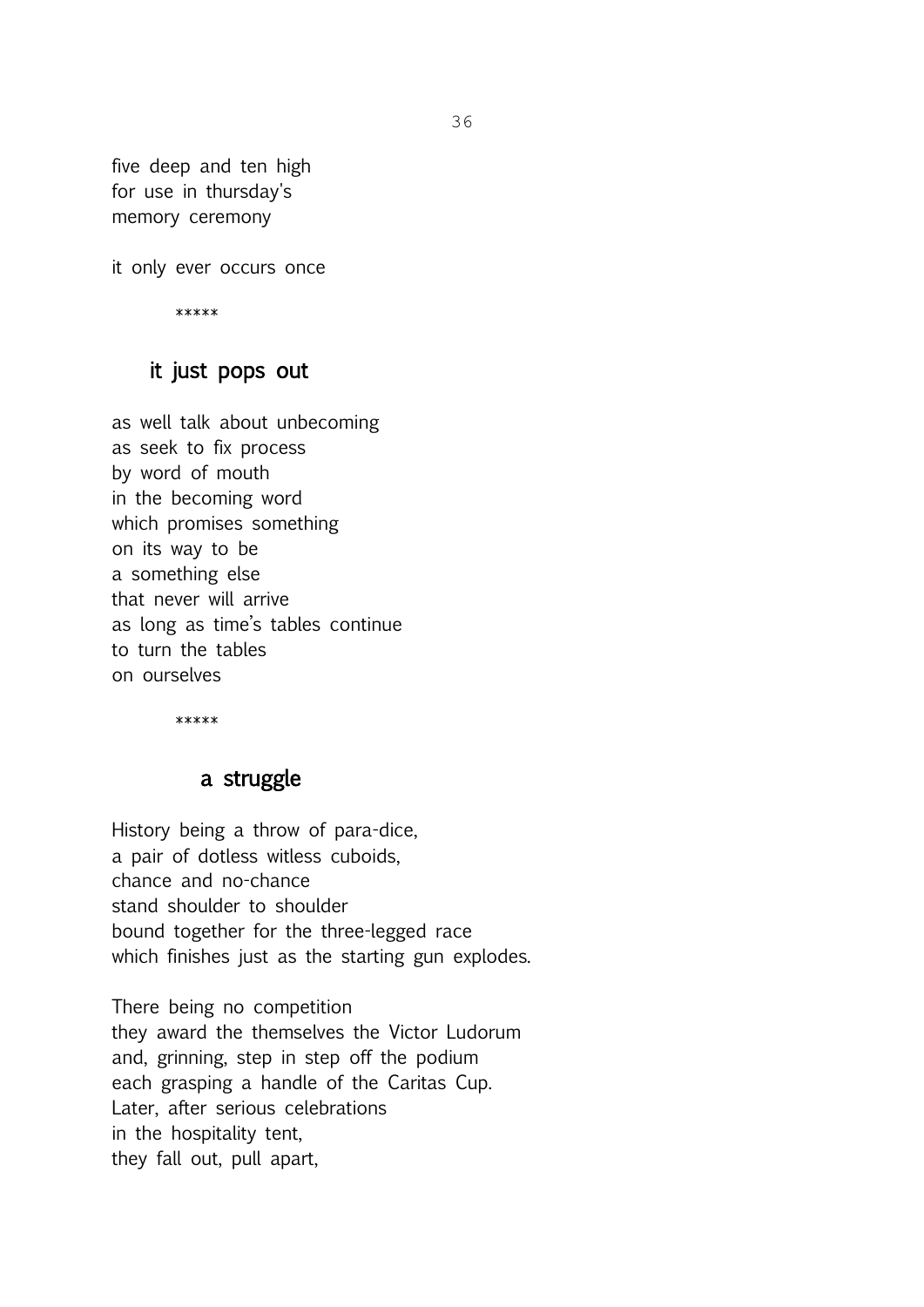teetering off along opposite paths.

With no hope of reconciliation on the horizon the sponsors withdraw their support. Unable to face the new season alone History swivels round and, staring fixedly at yesterday, begins to run on the spot.

\*\*\*\*\*

#### the pace of things approximately

After all, it's not that we've just arrived at sixes and sevens with our inordinate seam-bursting baggage spilling cryptic trails across the steppes encouraging sequent trackers, led by their noses, to sniff out our mistaken logics, cancelling chance and the very vague by their attribution of mundane destinies drawn from fairy stories told to tots.

No, we've milled around this interim for some little time, trying to read off the pace of things on our lunar-powered stillness meters, needles flickering randomly at the merest hint of silence. Accurate readings are proving impossible, all bench marks being suspended following the relief of Ladysmyth by our first mule brigade in that last skirmish.

Since then there's been a general re-jigging of the nature of events in the night sky in the hope of deferring eruptions of countdown syndrome, unconfirmed reports of which already drift in from far-flung outback clinics.

Meanwhile slicing-edge research on sub-cranial mindo-suction proceeds at a canter.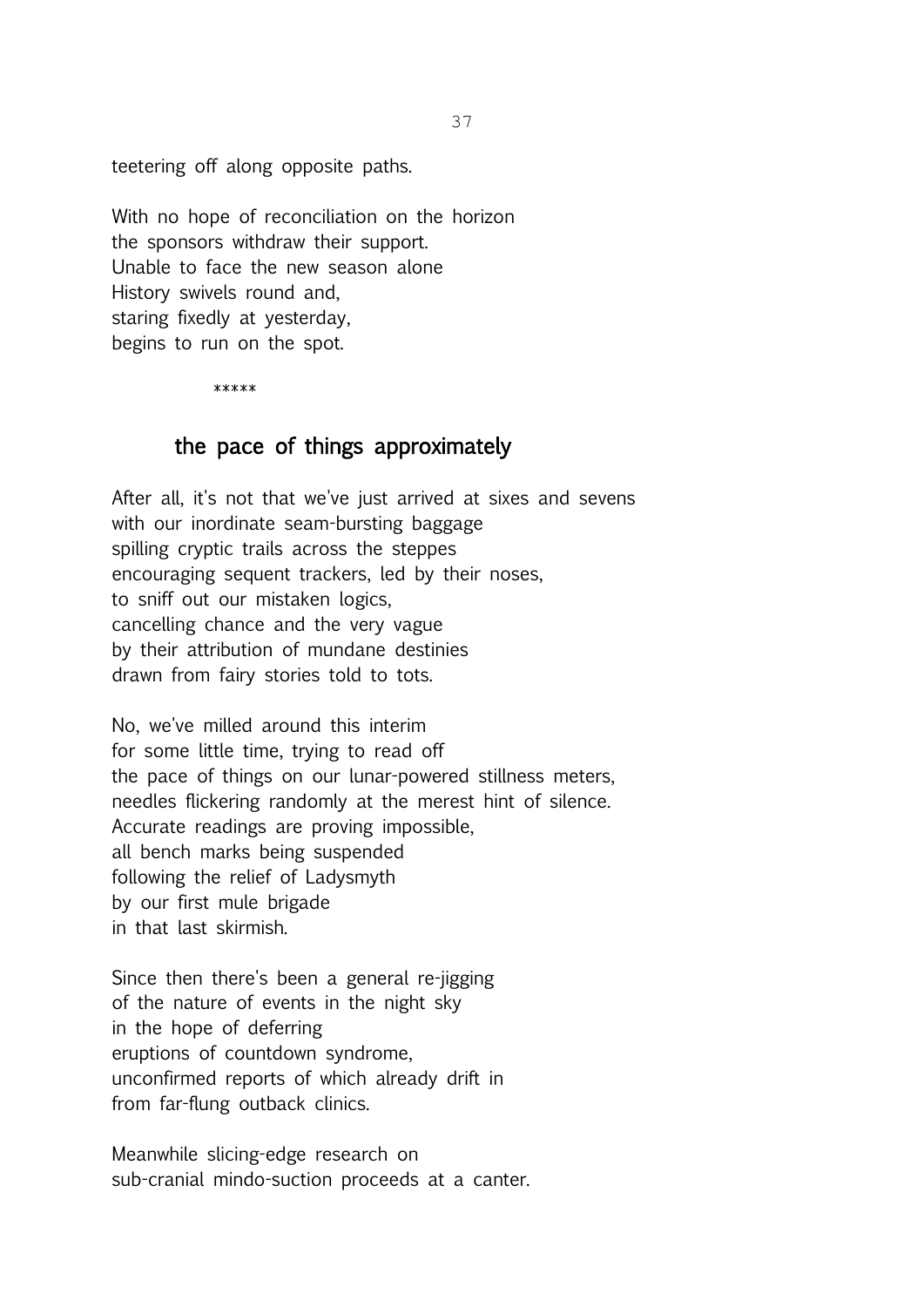Only time will tell. It can't be soon enough for me.

\*\*\*\*\*

### a sort of glue it seems

Something's still holding us together, just; but we never quite get to grips with it. Is it a gravity able only to laugh in our face with extreme weakness, so that, just when giving way seems inevitable, this tiniest twist of humour lassoes our out-spiralling bits stopping them in their tracks for the time being. After all it's all that's needed at one's wits' ends.

\*\*\*\*\*

#### almost seamless

We're handing it over to the park glider since it's not exactly the stuff dreams are made of better perhaps to be seamless than to have the matter in hand get out of hand through too many acts of timid circumspection. Let's leave it at that then.

I must finish the hoovering before Sergeant Treadwell's farewell kit inspection. They'd never forgive me if... Still there are better ways of sliding down a hog's back, if you'll excuse the expression, as implosive as ever on all fronts, not least the one we typically park by the cellar door; it has a certain genteel fragility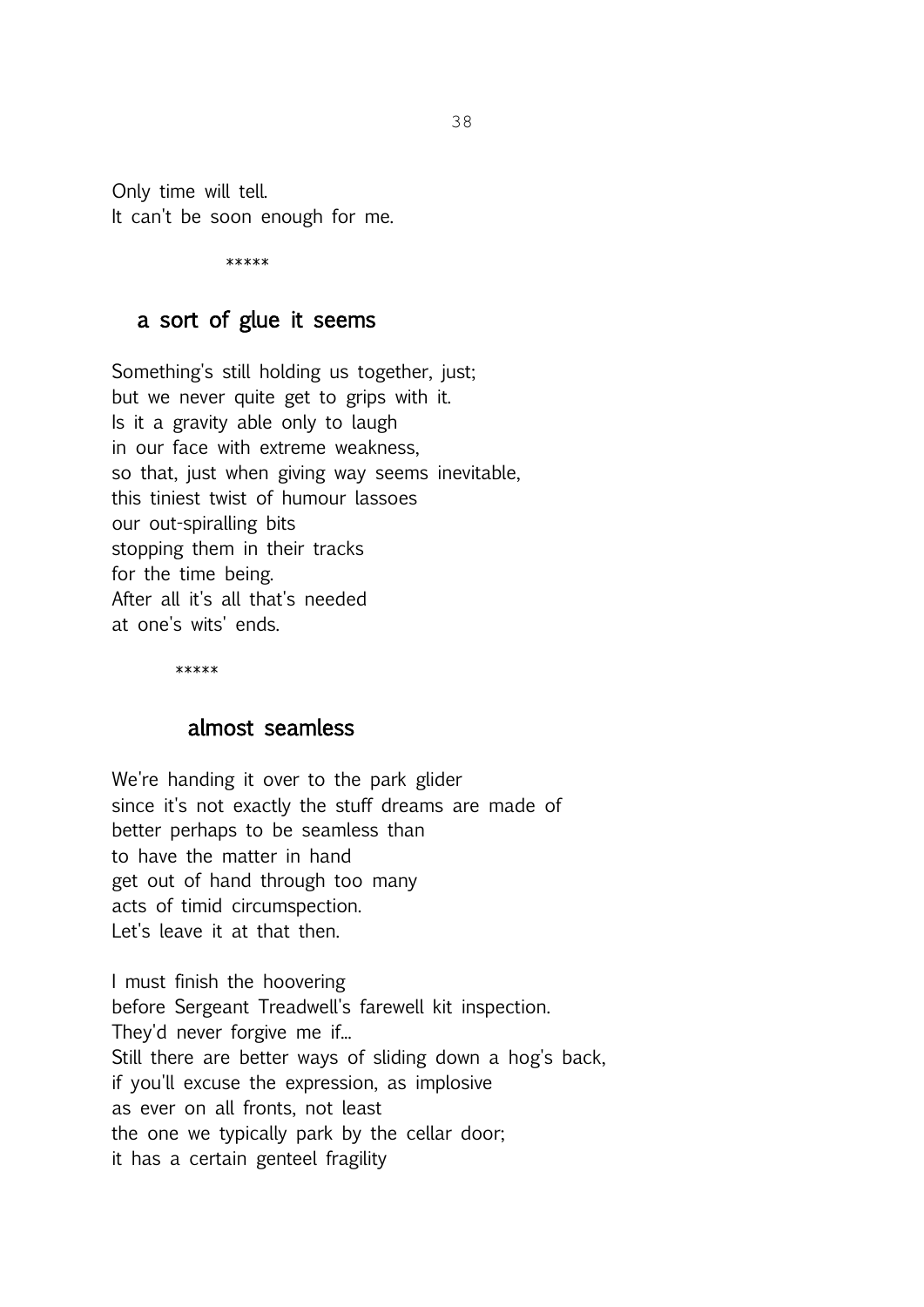considering the battering to which it's subject daily by rams of a different water.

But the map does not cover this part of the stream; they've tried the usual ordnance tests but there are no visible targets. And the rest, folks, is a just history.

\*\*\*\*\*\*

# the play's the thing possibly

If they'd told me it was just a play, a minor off-broadway epic ignored by the critics that, self-confused, never quite made it to the bright lights, I'd have auditioned early for a bit part, a Wo-Wo, something appropriate to the dolly mixture of dust particles, ambient swarm, hovering above highway thirty one. But the auditors of becoming-less, having already dumped their life tables in the ante-room, gave the key to the cleaner from Gondwanaland.

That's a long way back even as the gnat flies which, in every case, is always sideways on by unpredictable jerks aside from known destinations.. I'll just have to make up the ground somehow else, without too much reference to the ways of the others when they took to the rough tracks somewhere east of Boulevard Non-passerons, before the whole pot of messages putters into the sand afore the end of the week ending the thirteenth.

All this is cast in granite flecked with infinitely ductile rubber bands. Something in the firing produced a manic craquelure web of disconnected slits across the unchartable surface.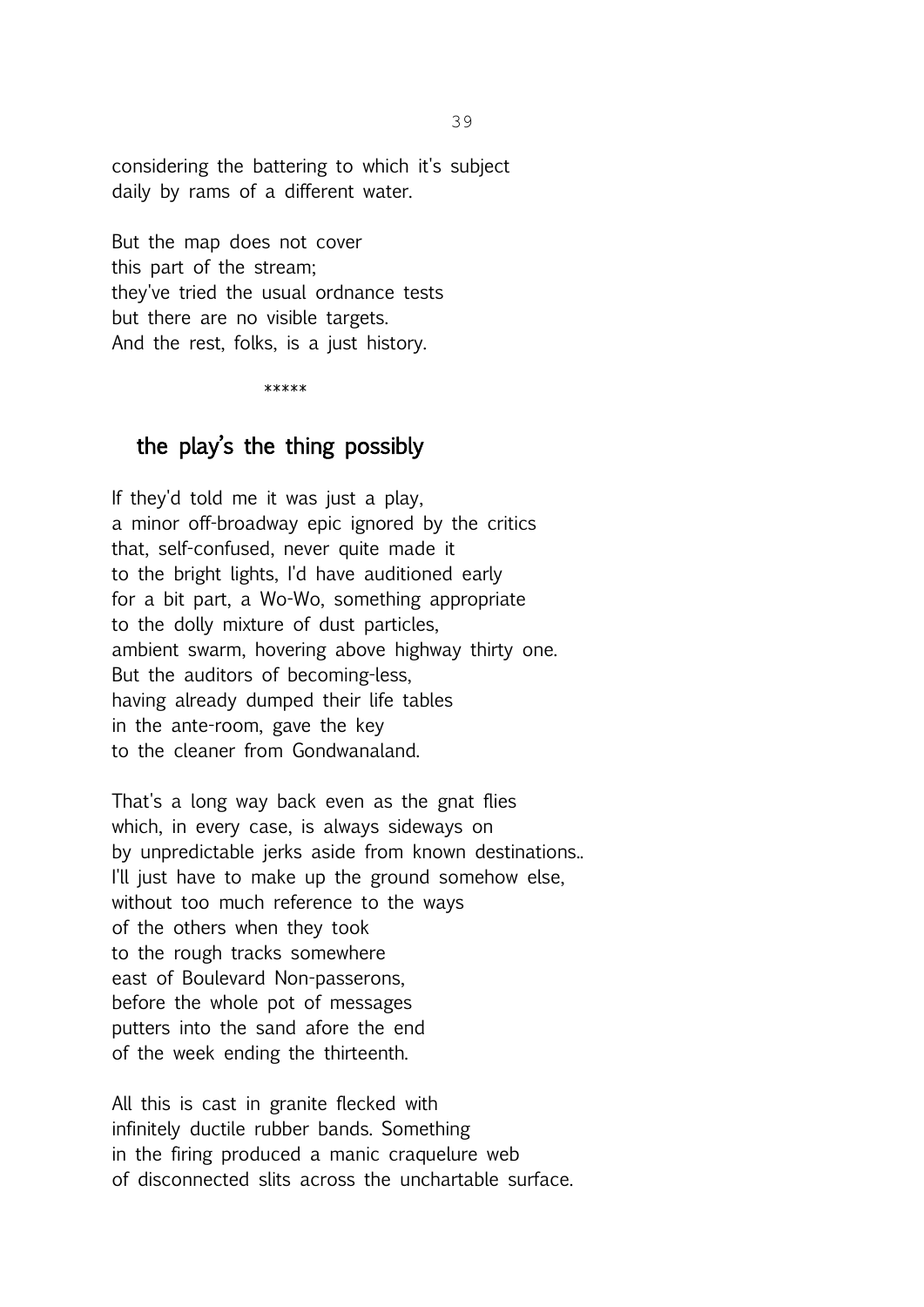Binomials were all the rage among initiates.

And all this just so a pop era can be inaugurated in the theatre of cleanliness right there under our very snouts. I was at the investiture while this took place. I missed out on the fun.

Within ten minutes of hearing the news I'd donned my new sou'wester and was heading for the open sea, but got back in time to catch the tiger on the zebra crossing. What a lark! Elbow nations came and went at the drop of a cat; the passage from dusk to night was instantaneous, feeling like nothing on this or that earth.

Official circulars recommended circular breathing as antidote to early attacks of mass-lung. Sometimes this worked a treat. More often, disillusioned campaign managers returned listlessly to the fold bemoaning the lack of conveniences along the fluted highway. A jackdaw's shadow fell across the radish bed without a trace of self-consciousness. It was too late to complain; we had arrived at the court of less appeal just as the final rehearsal drew to a close. In any case mime artistes had long since fallen from favour. Aaaah me.

Are you a precipice collector too?

\*\*\*\*\*\*

#### sloping quietly away

not wanting to be famous but to have your whispers heard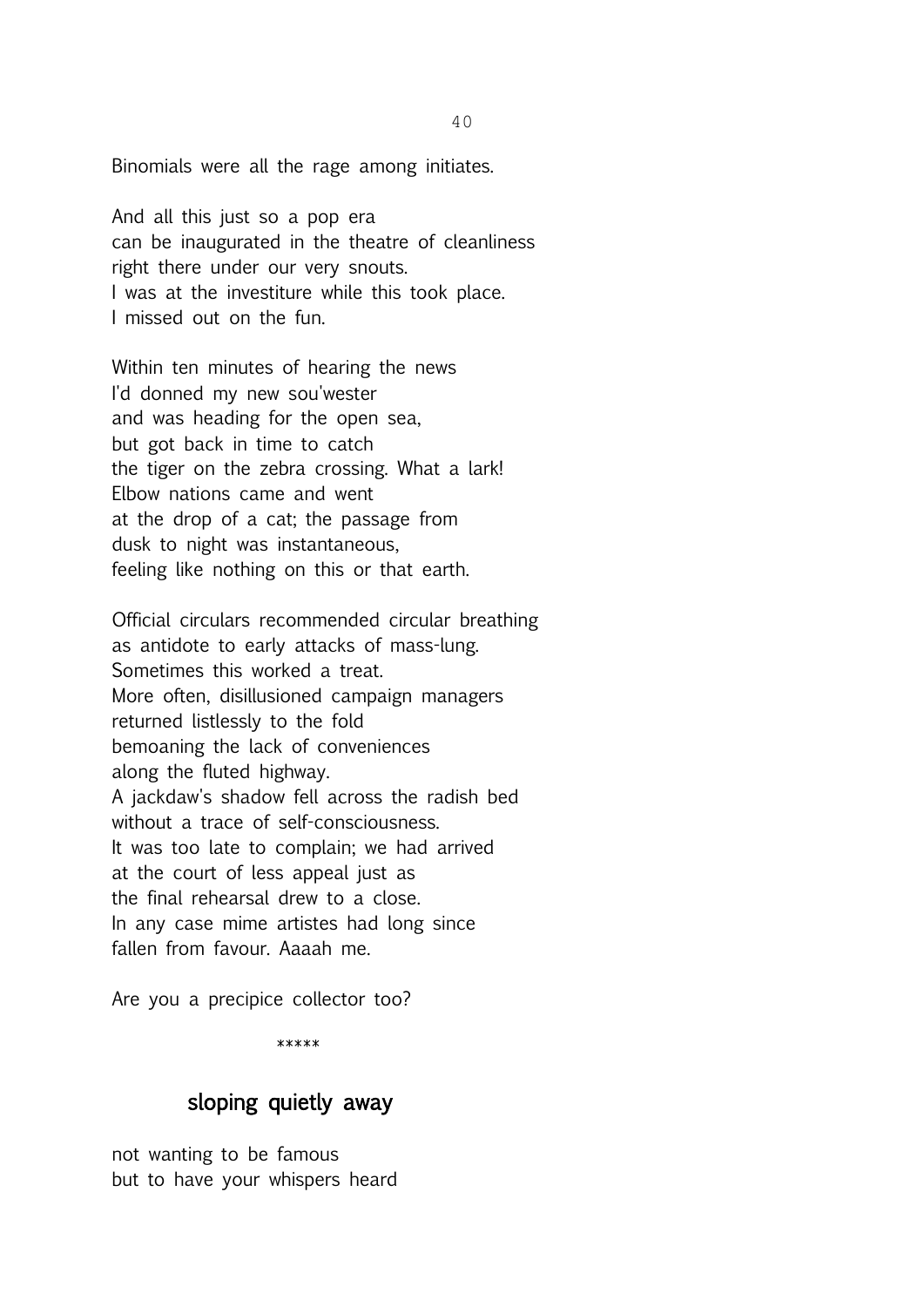in the trenches of the powerless so that transalphabets might slip in between the words for toast guns and slippers making a way for dribbled histories to slide into slightly new positions from which the old articulations fall away into the sack of past nothings leaving the field almost clear for the separate - currently unobtainable in any mall we know

knowing there is no simile for this likening is a process that goes to the wall stuck fast in a gilded frame fixed by the picture restorer's fastidious commitment to the particularities of coloured pastimes

like that moment last thursday when three or four of your confused emotions stood up together demanding to be counted but you'd left your calculator in the drawer under the sink - they collapsed in unison

like what happens to time when you drum your fingers in patternless rhythms on the table's edge - a seeming aimlessness laden with unabsorbed directions

you can't account for any of this only allow it to shuffle past in the way yesterday's weightless dead thoughts drift away down that slope

you only ever catch a glimpse of their backs

\*\*\*\*\*\*